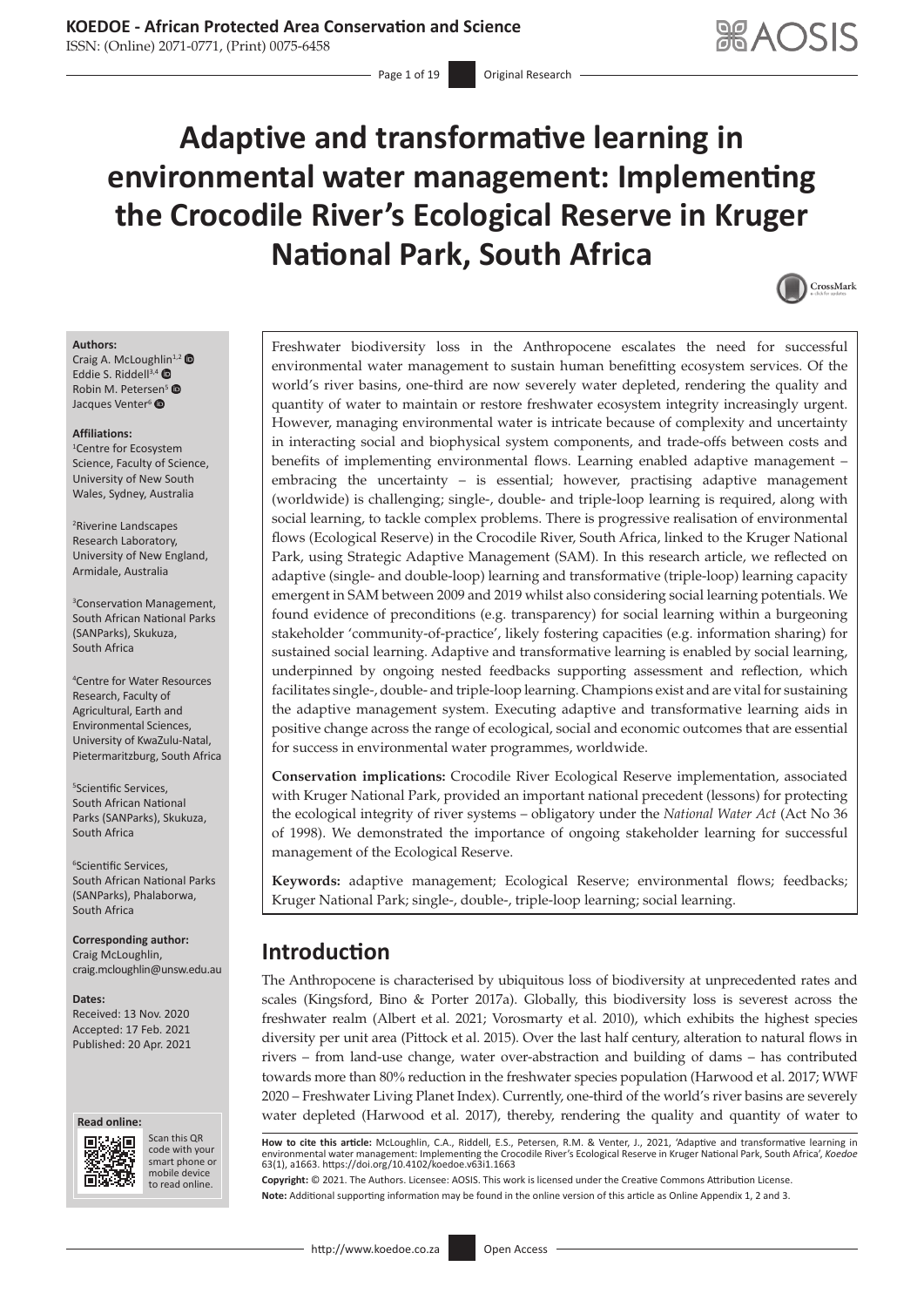maintain or restore freshwater ecological integrity (e.g. habitats) increasingly urgent (WWAP 2018). Setting allocations of water for the environment in environmental flow policy and programmes, and monitoring and evaluation of outcomes are now imperative for sustained delivery of human benefitting ecosystem services (e.g. drinking water, food) emanating from rivers (cf. Harwood et al. 2017; Nel & Roux 2018; Tickner et al. 2020; Webb et al. 2018).

Managing freshwater resources in complex, interacting social and biophysical systems (Anderson et al. 2019; Biggs et al. 2015; Cilliers 2008) – achieving diverse values and goals – is an arduous undertaking (Harwood et al. 2017; Pahl-Wostl et al. 2013) fraught with uncertainty (Biggs et al. 2015; Rogers et al. 2013). Uncertainty is exacerbated by poor water governance historically (Harwood et al. 2017; Pahl-Wostl et al. 2013) and impacts from climate change (Palmer et al. 2009; Pittock & Max Finlayson 2011). Moreover, escalating competition for limited water resources is fuelling growing conflict (Nel & Roux 2018; WWAP 2018) with implicit tradeoffs between costs and benefits of environmental water, as evidenced in Australia's Murray-Darling Basin (Chen et al. 2020; Schoeman, Allan & Finlayson 2019; Thoms, Rose & Dyer 2020; Webb et al. 2018). Adaptive management is the foremost approach for effective and successful planning and delivery of environmental water (McLoughlin, Thoms & Parsons 2020; Nel & Roux 2018; Webb et al. 2018). Adaptive, learningby-doing strategies assume that complex social–ecological systems are in a state of flux, and understanding is always imperfect (Biggs & Rogers 2003; Gunderson 2015; Rogers 2003). Management expects to face substantial uncertainty (Biggs et al. 2015; Stankey, Clark & Bormann 2005), and therefore, seeks to remain flexible in the achievement of goals (Anderson et al. 2019; McLoughlin et al. 2020).

Generically, adaptive management encompasses a series of actions characterised by feedback loops, with deliberate intent to achieve goals through the modification and refinement of hypotheses, objectives, outputs or outcomes and of management actions (Kingsford et al. 2017b). This iterative process is supported by strategic monitoring, with feedbacks and learning from the outcome of decisions (McLoughlin & Thoms 2015). Learning amongst all stakeholders is key to success (Pahl-Wostl 2009; Rogers, Roux & Biggs 2000; Roux et al. 2017), and to be effectual requires three modes: 'adjusting, improving existing routines' (singleloop learning), 'reframing, changing practice' (double-loop learning), and 'reviewing norms and values, and transforming governance' (triple-loop learning) (Fabricius & Cundill 2014; Pahl-Wostl 2009; Pahl-Wostl et al. 2011a). Single- and double-loop learning (adaptive), and triple-loop learning (transformative) help to drive the achievement of goals within uncertain contexts, and this is performed by aiding modification and improvement of policies, approaches and actions whilst also transforming governance (Pahl-Wostl et al. 2013; McLoughlin & Thoms 2015).

Sustaining the practice of adaptive management, with learning, is not without its challenges; limited evidence exists

for successful applications in natural resource management (cf. Nel & Roux 2018; Pahl-Wostl et al. 2011b; Rist, Campbell & Frost 2013; Stankey et al. 2005; Susskind, Camacho & Schenk 2012). Main barriers to learning in adaptive management practice include a deficit in trust and cooperation across institutions and organisations, and ingrained norms of action without reflection, which can impede learning (Kingsford et al. 2017b; Nel & Roux 2018; Pahl-Wostl et al. 2011a). Furthermore, often, there is insufficient stakeholder collaboration with shared learning, as shown in the Glen Canyon Dam (United States [US]) adaptive management project where adverse impacts on species and habitats eventuated despite planned interventions for protection (Garmestani & Allen 2015; Susskind et al. 2012). Indeed, successful learning in adaptive management relies on individuals, their perceptions, experiences, social relations and networks that function as the web binding the adaptive system together (Nel & Roux 2018; Pahl-Wostl 2009) in stakeholder participation and social learning processes (Ernst 2019; Reed et al. 2010). Social learning is an iterative learning and negotiation process rooted in a specific context, with communication comprising many feedback loops for adaptation to ongoing change (Ison & Watson 2007; Pahl-Wostl & Hare 2004). Active involvement of stakeholders and building of a sense of ownership during decision-making processes strengthen commitment, thus promoting consensus for achieving agreed outcomes (Pahl-Wostl 2009).

This research study demonstrates adaptive (single-loop and double-loop) learning and transformative (triple-loop) learning in practice, and importance of this learning for striving towards successful management of environmental water in water-stressed and contested river systems. We use a case study of the Crocodile River in the north-eastern part of South Africa, linked to the Kruger National Park (KNP), where implementation of environmental flows (Ecological Reserve) is being pioneered (Harwood et al. 2017; Jackson 2015; Riddell et al. 2014) using Strategic Adaptive Management (SAM) (McLoughlin et al. 2011a; Pollard, Du Toit & Biggs 2011; Roux & Foxcroft 2011). We reflect on adaptive and transformative learning capacity emergent in the Crocodile River SAM system, over a decade from 2009 to 2019. Learning capacity is interpreted through a lens of single-, double- and triple-loop learning assimilated within a heuristic SAM cycle framework (cf. McLoughlin & Thoms 2015), in conjunction with a stakeholder social learning assessment. The heuristic framework describes desirable (often theoretically based) feedbacks that drive adaptive and transformative learning, thus nurturing stakeholder social relations (cf. Anderson et al. 2019). It affords direction to the learning narrative presented. The authors argue that meaningful progress with Ecological Reserve delivery in the Crocodile River reflects trustworthy, cooperative and flexible management – moving through modes of single-, doubleand triple-loop learning – enabling positive change and objectives achievement. 'Learning-by-doing' is supported by a rapid response system (RRS), where swift and reliable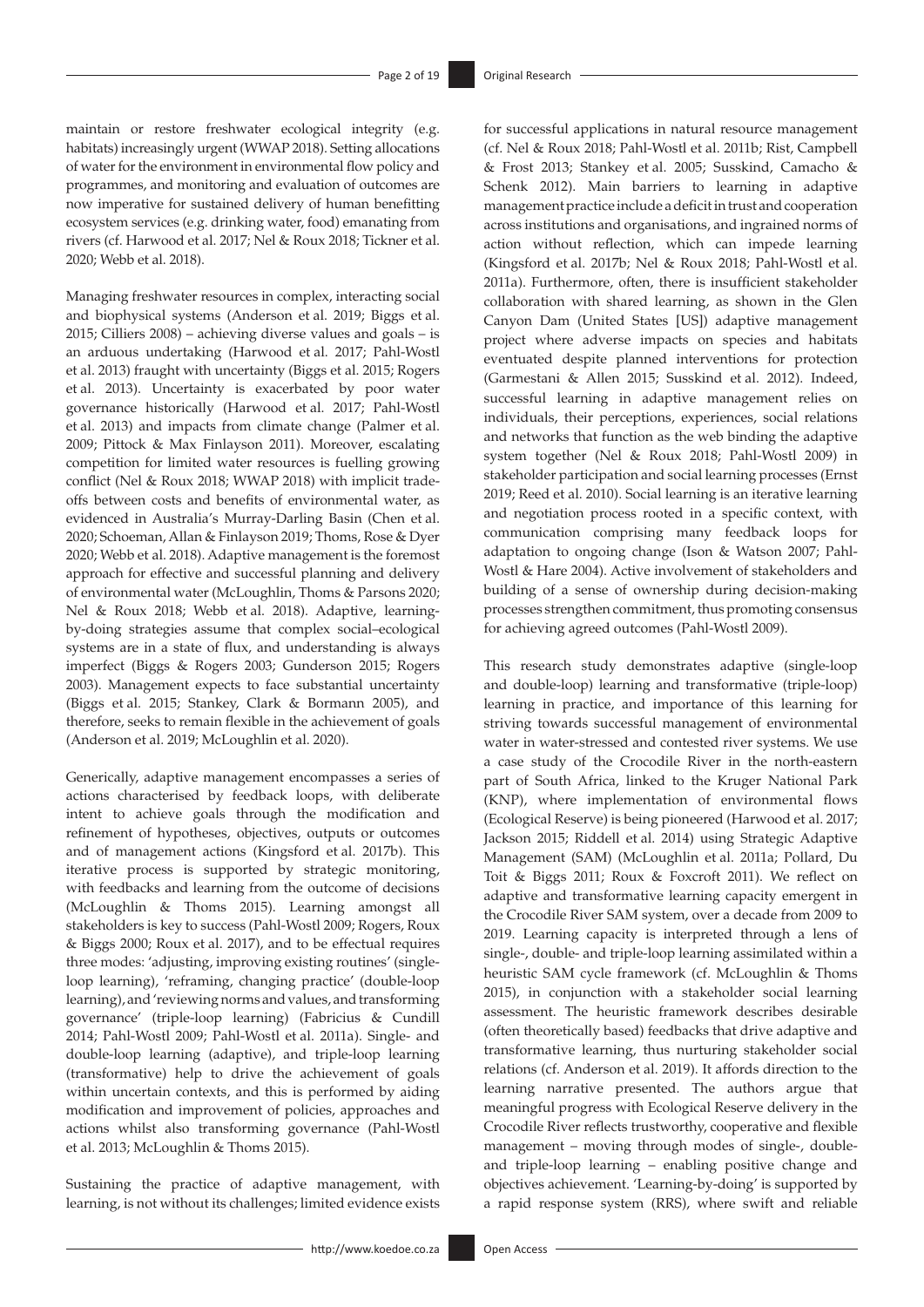feedbacks of information allow timely decisions on river flow operations for the adjustments when needed. This article underscores key learning experiences, which are applicable to environmental water management across South Africa and further abroad.

### **Conceptual pillars for adaptive and transformative learning Single-, double- and triple-loop learning**

Originating from the management theory (Hargrove 2002), triple-loop learning builds on the double-loop learning concept developed by Argyris and Schon (1978). This is by increasing the time scales for change by considering different management and governance levels that provide direction and stability in social contexts (Fabricius & Cundill 2014; Pahl-Wostl 2009). It differs from single-loop learning, which results in the incremental advances from action strategies without questioning underlying assumptions (Pahl-Wostl 2009). Single-loop learning involves a continuation of, with concurrent improvements to, established practices and routines in targeting the achievement of goals (McLoughlin & Thoms 2015; Pahl-Wostl 2009).

In comparison, double-loop learning refers to a change in the actual frame of reference and includes a re-visitation of initial underlying assumptions of any action (Fabricius & Cundill 2014; Pahl-Wostl 2009). Social learning processes (see below) – trust, cooperation and buy-in between stakeholders, for example – are vital in double-loop learning (Pahl-Wostl 2009; Pahl-Wostl et al. 2011a). The reframing process commonly occurs within stakeholder networks characterising the resource governance regime, and improvements are achieved by experimenting with innovative approaches. Stakeholders involved in doubleloop learning normally explore reframing in the context of structural constraints of governance systems, such as regulatory frameworks (Pahl-Wostl 2009).

Triple-loop learning refers to a change in the structural constraints. It includes transformation of the factors that determine the frame of reference of issues and a transformation of the entire governance regime itself (Pahl-Wostl 2009). This style of transformation necessitates an acknowledgement that paradigms and structural constraints inhibit effective reframing of resource governance and management practices. Thus, triple-loop learning implies a paradigm shift, as well as changes in the norms and values underlying the processes of governance (Pahl-Wostl 2009; Pahl-Wostl et al. 2011a).

#### **Social learning**

Social learning assists natural resource practitioners to deal with complex situations by building a shared understanding amongst stakeholders, cooperation and trust (Cundill et al. 2011; Daniel & Walker 1996). Acquiring of new information and experiences, via participation and social interactions, can lead to changes in the perception of individuals (Reed et al. 2010). However, such change should go beyond individuals and include relational (e.g. improved sense of community), cognitive (e.g. change of perspectives) and technical (e.g. communication skills) dimensions (Muro & Jeffrey 2012).

There are two prominent constructs to social learning in natural resource management (cf. Pahl-Wostl et al. 2007; Pahl-Wostl, Mostert & Tàbara 2008). Firstly, processing of factual information involves a problem task or content management about a specific problem. Secondly, engagement in social exchange emphasises social relations, which are inextricably connected to management problems, because managers must consider whose problems to solve and how to frame them. Integration of the 'social' and 'content' components is facilitated via 'relational practices', for example, quality of interaction, shared ownership of tasks, transparency for mutual testing of options and contradiction, and suitable opportunities for reflexive sessions (McLoughlin et al. 2020) in problem-solving activities. Thus, natural resource management is not only composed of technical qualities, for example, improvement in the condition of ecosystems, but relational qualities too, for example, improved capacity of stakeholders to solve conflicts by achieving consensus through cooperation.

A number of key criteria have been found to influence social learning dynamics in a group of stakeholders practising adaptive resource management; these criteria are summarised and described in Table 1 across three categories. The first category includes a set of preconditions for social learning to take place (cf. Mostert et al. 2007). The second category relates to the emergence of a stakeholder 'community-of-practice' (sensu Wenger 1998), as a vital mechanism driving social learning. Evolution of a community of practice depends on a number of criteria, as displayed in Table 1 (cf. Iaquinto, Ison & Faggian 2011; Pahl-Wostl et al. 2008). The third category relates to key capacities, which enable social learning to occur (cf. Cundill et al. 2011; Pahl-Wostl et al. 2007; Pahl-Wostl & Hare 2004), and often these capacities emerge from within a community of practice.

Generally, a context of trust, network building, shared understanding and conflict resolution shape stakeholder's social learning (Ernst 2019), emergent within processes of single-, double- and triple-loop learning (Pahl-Wostl 2009). Success results from ongoing learning and negotiation through communication within trusted networks, perspective sharing and development of adaptive group strategies (Huxham & Vangen 2000; Pahl-Wostl & Hare 2004). Notably, 'reframing' required during double- into triple-loop learning would be difficult to achieve without social learning (Fabricius & Cundill 2014; Pahl-Wostl et al. 2011a). Active involvement of stakeholders and building of a sense of ownership during decision-making processes strengthen commitment, thus promoting consensus for achieving agreed outcomes in natural resource management (Pahl-Wostl 2009).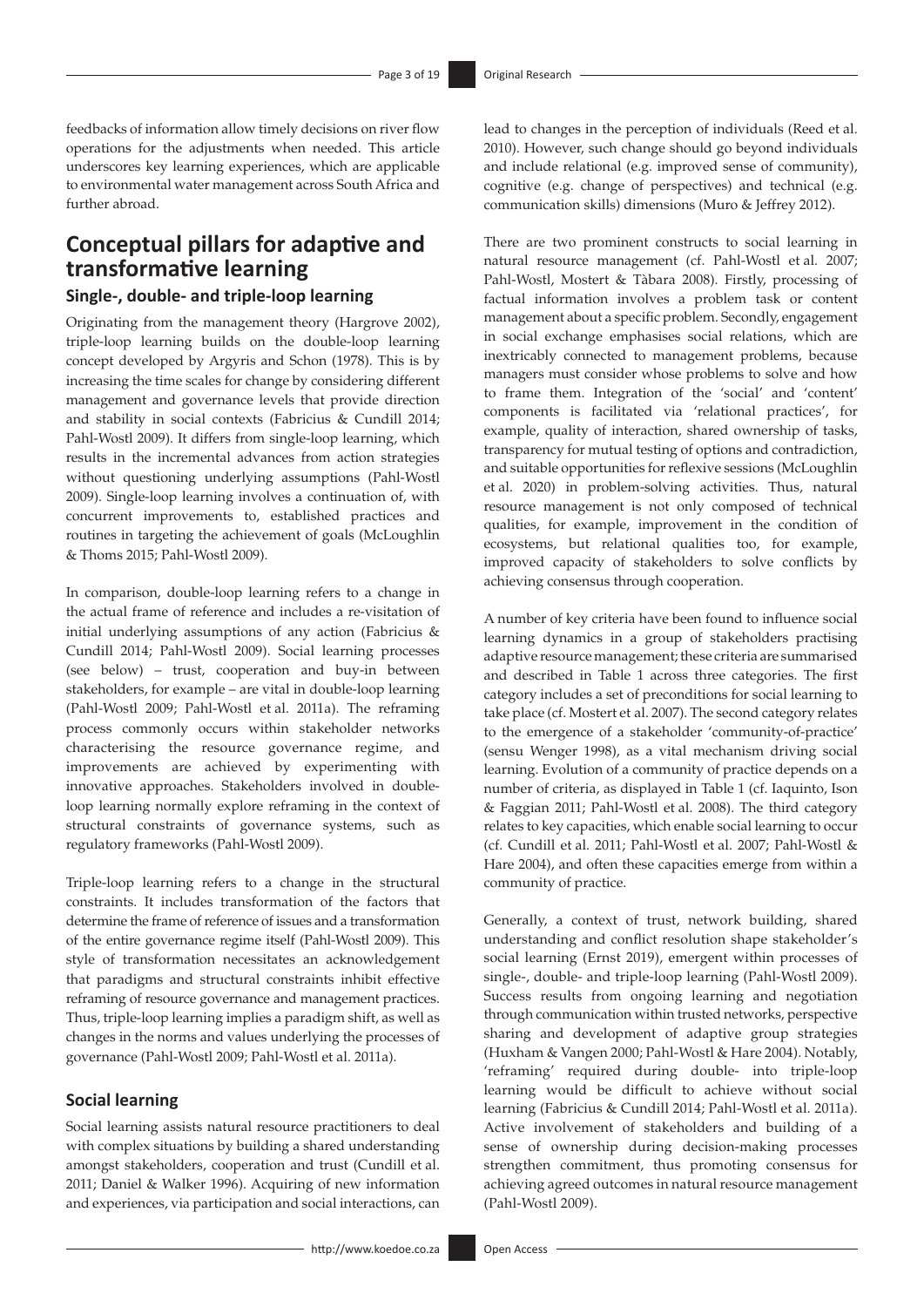| TABLE 1: Key criteria expected to influence social learning in a group of stakeholders practicing adaptive resource management, spread across three categories – 'pre- |  |
|------------------------------------------------------------------------------------------------------------------------------------------------------------------------|--|
| conditions for social learning', 'community-of-practice' and 'capacities for social learning'.                                                                         |  |

| Category                             | Key criteria                         | conditions for social realimity, community or practice and capacities for social realimity<br>Description of key criteria                                                                                                                                                       | References                                                               |  |
|--------------------------------------|--------------------------------------|---------------------------------------------------------------------------------------------------------------------------------------------------------------------------------------------------------------------------------------------------------------------------------|--------------------------------------------------------------------------|--|
| Preconditions for<br>social learning | Role of stakeholder<br>involvement   | Clarity on the purpose for stakeholders to become involved in the management initiative, whereby different<br>stakeholders do become involved.                                                                                                                                  | Mostert et al.<br>(2007)                                                 |  |
|                                      | Institutional setup                  | Strong institutions with legal authority over the area under management, cognisant of system scale and<br>relationships amongst key authorities. Interactions amongst diverse stakeholders, recognising types,<br>number and quality of meetings.                               |                                                                          |  |
|                                      | Representativeness                   | Inclusion of all relevant stakeholders. Organisations have adequate member representation. Large group<br>discussions may require special meeting formats.                                                                                                                      |                                                                          |  |
|                                      | Type of facilitation                 | Facilitator is neutral, and thus, there is no bias in stakeholder collaboration processes. Facilitator invokes<br>trust within the social learning process, allowing differences of opinion to be overcome.                                                                     |                                                                          |  |
|                                      | Transparency of the<br>approach      | Programme legitimacy is established, and this is by development of ongoing feedbacks with joint planning<br>and setting of clear ground rules.                                                                                                                                  |                                                                          |  |
|                                      | Framing of problems                  | Different stakeholder perspectives are accounted for. The identification of various problem perceptions<br>increases ownership of the many issues, and solutions agreed upon. Quality of communication is not too<br>complex and is conducive to problem solving.               |                                                                          |  |
|                                      | Resources                            | Stakeholder commitment is important, promoted if each stakeholder can say how they want to be involved.<br>Stakeholder time or finances play a role.                                                                                                                            |                                                                          |  |
| Community-of-<br>practice (CoP)      | Joint enterprise                     | Joint enterprise built by bringing different stakeholder groups together, with shared roles, responsibilities<br>and practices. Stakeholders address clear-cut issues.                                                                                                          | Pahl-Wostl et al.<br>(2008); laquinto                                    |  |
| criteria                             | Stakeholder interaction              | Mutual respectful engagement between stakeholders, wherein they interact and learn from each other.                                                                                                                                                                             | et al. (2011)                                                            |  |
|                                      | Capability of practice               | Shared repertoire of resources is developed, for example, lessons learned, rules of thumb and standards.<br>Stakeholders accumulate a shared knowledge.                                                                                                                         |                                                                          |  |
|                                      | Identity of the stakeholder<br>group | Shared practices amongst stakeholders, with tangible product outcomes, generates group identity, including<br>a history and shared knowledge that is different to individuals within the network.                                                                               |                                                                          |  |
|                                      | Limitations of the group             | Stakeholders have the capacity to identify their pertinent limitations, and are willing to make improvements<br>if and where needed to solve complex problems.                                                                                                                  |                                                                          |  |
|                                      | Recognition of coordinator           | The stakeholder coordinator is well networked and accepted within these networks.                                                                                                                                                                                               |                                                                          |  |
|                                      | Management support                   | High-level management support exists, at pertinent levels within the stakeholder process.                                                                                                                                                                                       |                                                                          |  |
|                                      | Networking                           | Stakeholder networks are connected with necessary organisations; thus, all relevant members take part in<br>decision-making processes. There is communication across teams and offices. New stakeholders to the<br>group are accepted, and this broadens the network.           |                                                                          |  |
| Capacities for<br>social learning    | Awareness                            | Stakeholders have an awareness of each other's goals and perspectives and are willing to overcome any<br>differences.                                                                                                                                                           | Cundill et al.<br>(2011); Pahl-Wostl<br>et al. (2007);<br>Pahl-Wostl and |  |
|                                      | Shared problems                      | Stakeholders have a common interest and vision.                                                                                                                                                                                                                                 |                                                                          |  |
|                                      | Interdependence                      | Stakeholders understand that they are interdependent and recognise value of sharing information. They<br>have respect for one another and listen to each other's point of view.                                                                                                 | Hare (2004)                                                              |  |
|                                      | Cooperation                          | Stakeholders are learning how to work together and engage in collaborative decision-making processes.                                                                                                                                                                           |                                                                          |  |
|                                      | Understanding complexity             | Stakeholders have a good understanding of the managed system's complexity.                                                                                                                                                                                                      |                                                                          |  |
|                                      | Trust                                | Stakeholders perceive the decision-making process to be open and fair.                                                                                                                                                                                                          |                                                                          |  |
|                                      | Informal interactions                | There is an informal network of participants, who conduct regular meetings. Rules and arrangements of the<br>network are not formally imposed. There is increased potential for self-organisation, innovation and creative<br>thinking if networks are autonomous and familiar. |                                                                          |  |
|                                      | Communication                        | There is good communication between stakeholders. Stakeholders are informed about issues, and their<br>views and opinions are listened to.                                                                                                                                      |                                                                          |  |
|                                      | Collective actions                   | There is engagement in collective decision-making within a process of learning, for example, whilst<br>developing new management strategies.                                                                                                                                    |                                                                          |  |
|                                      | Joint problem-solving                | Stakeholders jointly identify and agree on solutions to any problems and reflect on assumptions concerning<br>the system dynamics.                                                                                                                                              |                                                                          |  |
|                                      | Exchange of ideas                    | Stakeholders willing to exchange ideas and are open to new ways of doing things. An initiative is viewed by<br>all involved as a new learning opportunity.                                                                                                                      |                                                                          |  |
|                                      | Sharing information                  | Stakeholders perceive the value in sharing of information, and they respect one another with a willingness<br>to listen to each other's point of view.                                                                                                                          |                                                                          |  |

#### **Heuristic strategic adaptive management cycle framework**

The SAM cycle framework (McLoughlin & Thoms 2015) is designed primarily to complement the SAM (Roux & Foxcroft 2011) variant of adaptive resource management. Each SAM cycle has two phases: an adaptive planning and an adaptive implementation phase (Figure 1). The adaptive planning phase (represented in the black boxes in Figure 1) is focused on developing objectives, culminating in the explicit, measurable end-point goals of the SAM cycle. End-point goals are the thresholds of potential concern (TPCs), and they recognise the natural variability of selected response indicators by incorporating upper and/or lower levels (thresholds) of acceptable change (McLoughlin et al. 2011b). Thresholds of potential concern are viewed as hypotheses of acceptable change, and open to challenge and refinement forming an inductive approach to adaptive management (Biggs & Rogers 2003; Rogers & Biggs 1999). The adaptive implementation phase includes five components (represented in the grey boxes in Figure 1). These are concerned with processes of selecting the best intervention options to meet goals, determining inputs for planning (associated with meeting goals), operationalising inputs via implementation of the plans, checking adequacy of plan implementation by response to operational outputs, assessing suitability of the operational outputs by auditing strategic outcomes (against TPCs) and testing achievement of the broader objectives within the adaptive management system.

The learning component in the heuristic SAM cycle framework is structured as an essential nested and ongoing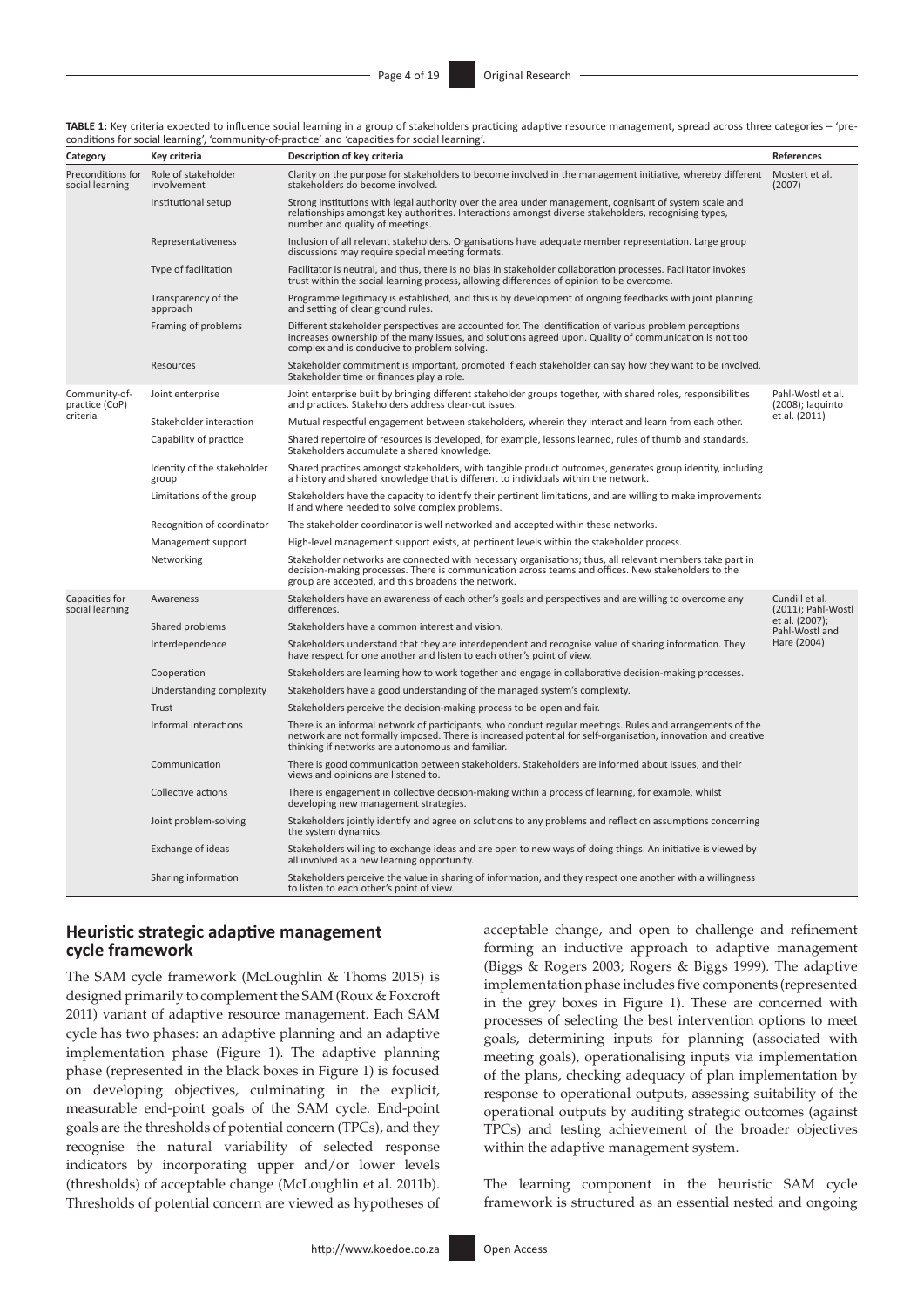

*Source*: Adapted from McLoughlin, C. A. & Thoms, M.C., 2015, 'Integrative learning for practicing adaptive resource management', *Ecology and Society* 20(1), 34

FIGURE 1: The adaptive phases and components of the heuristic strategic adaptive management (SAM) cycle framework. The SAM cycle has no distinct evaluation step rather, an ongoing and overlapping feedback system, which drives assessment and reflection facilitating adaptive (single- and double-loop) learning and transformative (triple-loop) learning.

process, rather than a distinct step (Figure 1). There are two learning potentials recognised – adaptive and transformative learning – facilitated by the SAM cycle adaptive feedback system (McLoughlin & Thoms 2015). Adaptive learning includes single- and double-loop learning. Two types of single-loop learning – lower and upper – allow for, respectively, more immediate responses to check operational outputs (thin, solid arrows in Figure 1), and adaptive assessments to audit strategic outcomes against explicit and measurable end-point goals (hashed arrows in Figure 1). Adaptive feedbacks for single-loop learning are mandatory because this is the actual doing, where progress is made within adaptive management (Fabricius & Cundill 2014). Double-loop learning (dotted arrows in Figure 1) is about reframing problems and solutions, which is facilitated by adaptive reflection to test achievement of the agreed

objectives, considering the occurrence of any surprises. The skill lies in achieving a balance between the use of singleloop and double-loop learning (Fabricius & Cundill 2014). Reviewing values and objectives along with transformation of governance arrangements (Folke et al. 2005) is triple-loop learning (thick, solid arrows in Figure 1). Transformative (triple-loop) learning is important because if governance remains too rigid, this impedes the reframing potentials of double-loop learning (Pahl-Wostl 2009). Time scales for these feedbacks might include daily or weekly (single loop, lower), 1–3 years (single loop, upper), 4–6 years (double loop) and 8–10 years (triple loop).

The main objective of this research study was to explore the role of adaptive (single-loop and double-loop) learning and transformative (triple-loop) learning in Crocodile River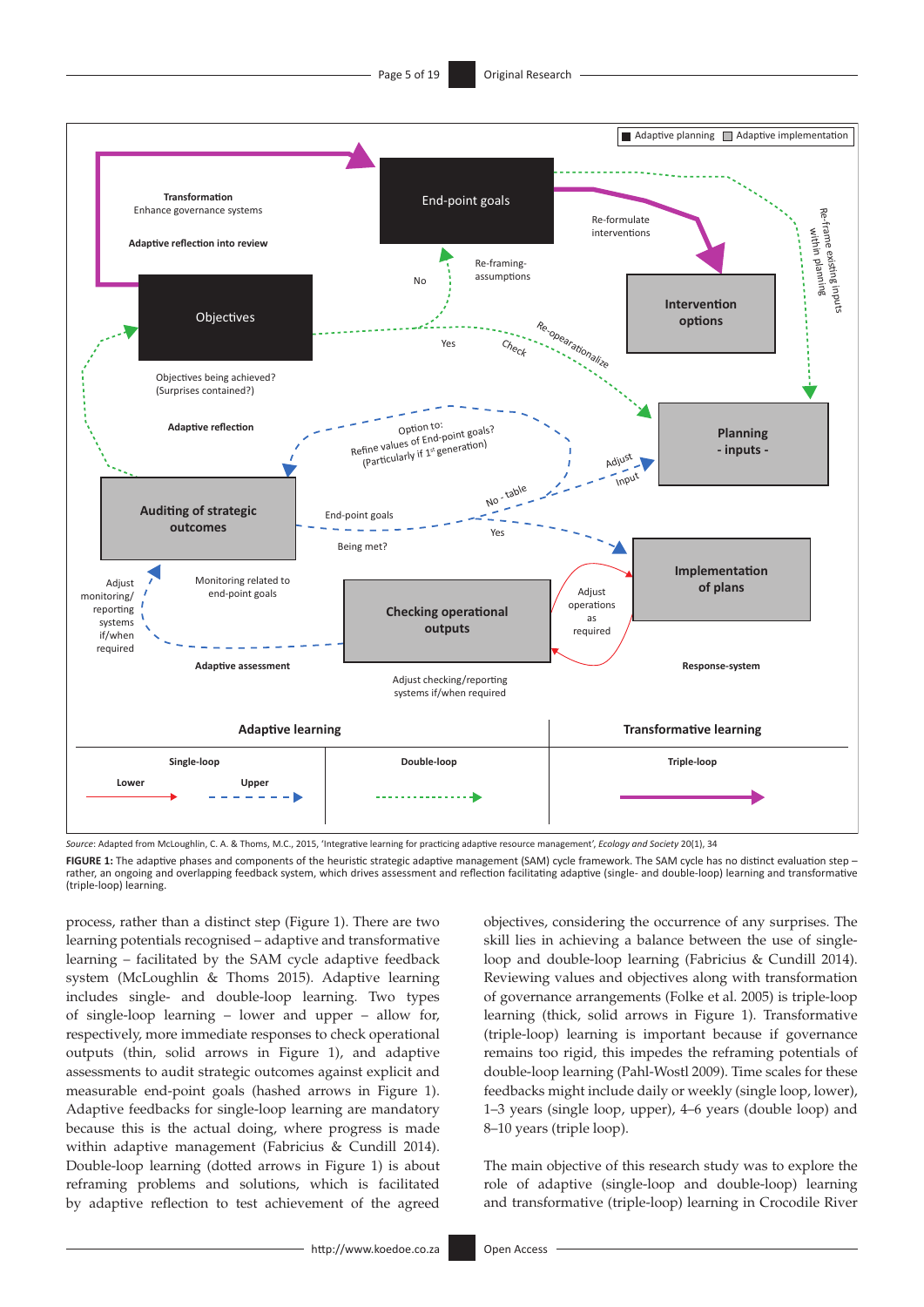management, related to the reasonable success with Ecological Reserve delivery in KNP, over a decade since 2009. We deployed the heuristic SAM cycle framework as a tool for guiding our learning investigation, integrating adaptive and transformative learning processes into the SAM system (Roux & Foxcroft 2011). Another objective was to include a stakeholder social learning assessment, because this learning is integral whilst progressing through the modes of single-, double- and triple-loop learning (Ernst 2019; Pahl-Wostl 2009). We used a quantitative assessment based on stakeholder responses (from interviews) to statements, concerning the key criteria for social learning taken from the literature (see Table 1). Assessment results offered valuable insights into 'potentials' for social learning amongst the Crocodile River stakeholders, although the authors concede that there were no definitive answers – further social learning research is needed. Still, improved understanding on social learning potentials helped to support the Ecological Reserve related learning narrative presented in this article. With this learning narrative, the final objective of this study was to offer lessons from the accompanying experiences for Ecological Reserve delivery in other catchments and water management areas of South Africa.

## **Methods Study area**

The Crocodile River is one of three river systems of the Inkomati Water Management Area (IWMA) located in the north-eastern region of South Africa (Figure 2). The water management area has a catchment size of 28 757 km<sup>2</sup>, of which the Crocodile River Catchment is 10 400 km<sup>2</sup>. Rainfall



**FIGURE 2:** The Crocodile River Catchment and its position in relation to the Kruger National Park (KNP). Ecological Water Requirement (EWR) sites, river flow gauging weirs, ecological monitoring sites in KNP and the Kwena Dam are indicated.

is strongly influenced by topography, varying from over 1200 mm per annum in the west over the Drakensberg Escarpment to as low as 400 mm per annum over the lowland plains in the east. Natural mean annual runoff in the IWMA is estimated at  $3188$  million  $m<sup>3</sup>$  per annum, whilst presentday conditions yield 2058 million  $m^3$  per annum (Bailey & Pitman 2016). The Crocodile River flows eastward and confluences with the Komati River just before entering Mozambique, when it becomes the Incomati River flowing into the Indian Ocean (Figure 2). Consumptive water uses associated with the Crocodile River include industry, irrigated agriculture, domestic water supply and plantation forestry. The non-consumptive water uses are the specified minimum flow requirement to Mozambique and the South African Ecological Reserve, which is critical for maintaining biodiversity values of the KNP (see Rountree & Rogers 2004; Russell 1997; Van Coller, Rogers & Heritage 2000).

The Crocodile River is important ecologically as it forms the southern boundary of KNP (Figure 2), a world-renowned protected area whose river landscapes contribute markedly to aquatic and terrestrial biodiversity (Rountree & Rogers 2004; Russell 1997; Van Coller et al. 2000). The KNP has a well-developed history of SAM (Pollard & Du Toit 2007; Roux & Foxcroft 2011): There are river-related TPCs (e.g. Todd & Thirion 2011), which are explicit and measurable end points (operational and biodiversity) of an Objectives Hierarchy (see Biggs et al. 2011a; McLoughlin et al. 2011b) linked to KNP's vision for maintaining biodiversity in all its natural facets and fluxes (Rogers & Bestbier 1997). The TPCs are indicators that assist management to respond to biodiversity change resulting from human-induced pressures within the catchment, predominantly upstream and outside the protected area (Biggs & Rogers 2003; Kingsford et al. 2017b). The majority of the Crocodile River catchment is dominated by unregulated river reaches, but the main stem is regulated by the Kwena Dam in the upper catchment (Figure 2). The dam has a gross storage capacity of  $158$  million m<sup>3</sup>, and the primary use is to supplement water supplies for irrigated agriculture in the middle and lower reaches (DWA 2010). There are smaller dams, weirs and water supply schemes throughout the catchment, which transfer water to towns, and these alter river flow and water quality, and also increase sedimentation rates. Management interventions are designed to maintain or return TPC indicators towards more natural ranges, necessitating cooperation and integration of management activities between different catchment institutions (Kingsford et al. 2017b).

#### **Crocodile River Operations Committee**

The *National Water Act* (Act No. 36 of 1998) supports stakeholder-centred, adaptive and sustainable use and protection of freshwater-linked ecosystems (O'Keeffe & Rogers 2003; Roux & Nel 2013). At the level of the water management area, the Minister of Human Settlements, Water and Sanitation promotes management of freshwater resources by assigning powers and duties to catchment management agencies (CMAs) (section 73[4] of the *National*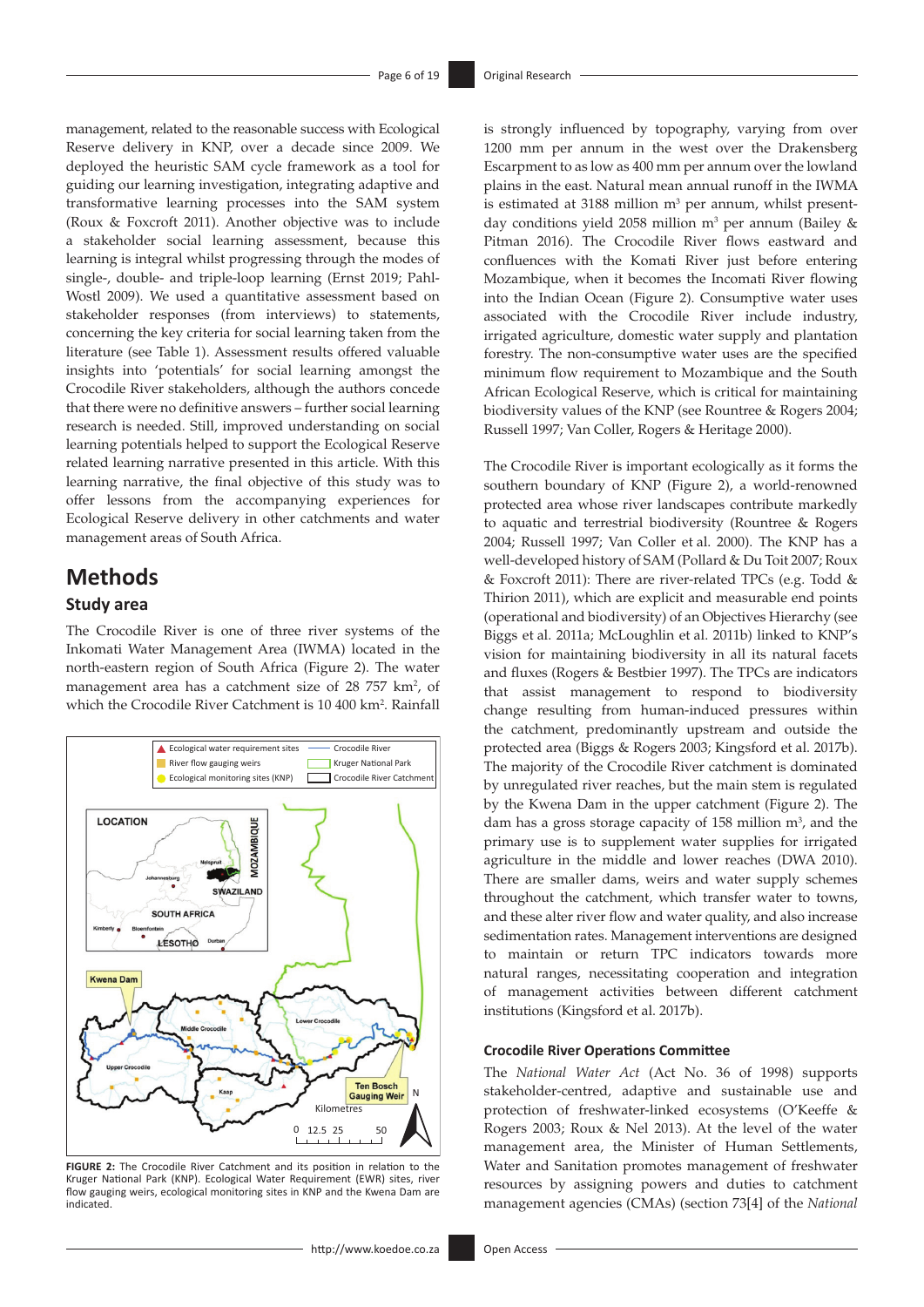*Water Act*). The Inkomati–Usuthu CMA was established in 2004 to manage the freshwater resources of the IWMA, but later including the Usuthu-to-Mhlathuze Water Management Area. A responsibility of CMAs is to develop a catchment management strategy (see DWAF 2007 for a full treatise), and in 2010, the Inkomati–Usuthu CMA drafted its first such strategy in collaboration with all stakeholders (ICMA 2010). It incorporates SAM principles, including development of a vision, mission and objectives (Jackson 2015; Rogers & Luton 2011).

Set up by the Inkomati-Usuthu CMA, the Crocodile River Operations Committee (CROCOC) is an institutional arrangement, which oversees management of the freshwater resources linked to the Crocodile River (Harwood et al. 2017; Jackson 2015), and serves as a technical subcommittee to the broader Crocodile River Forum. The CROCOC stakeholders include the Inkomati-Usuthu CMA, Department of Water and Sanitation, Crocodile River Major Irrigation Board (CRMIB) and, more recently, those in the tributaries, KNP, Mbombela Municipality, Nkomazi Municipality, Ehlanzeni District Municipality, Komati Basin Water Authority, and consultants or research-related personnel. The CROCOC was initially set up to meet every 2 months, with ad hoc meetings if and when required, and the committee plays an active role in integrated planning and operations of the Crocodile River system. This includes provision of important decision-making advice about implementation of the Ecological Reserve using this as one of its performance metrics, along with meeting international flow requirements and maintaining an assurance of supply to consumptive uses.

#### **The Crocodile River Ecological Reserve**

Under the *National Water Act*, the Ecological Reserve is defined as the quantity and quality of water required in freshwater resources to protect the ecological functions on which humans depend (O'Keeffe & Rogers 2003). For river systems, it is the recommended flow regime and water quality expected to maintain a specific agreed river ecological category, rather than reinstating pristine conditions (DWAF 1997). Ecological categories are derived via an ecoclassification procedure (see Kleynhans & Louw 2007) and range from A (natural) to F (highly impacted), representing an order with decreasing levels of protection for (or increasing levels of risk to) freshwater aquatic species and habitats (Kleynhans & Louw 2007). The intention is to create a balance between the environmental, economic and social benefits emanating from river resources. Once agreed by catchment stakeholders, the ecological category (included in an overall Management Class; Pollard et al. 2011a) is used to plan for the environmental water requirement of Ecological Reserves in different river systems.

In 2010, the Crocodile River's comprehensive Ecological Reserve determination study was undertaken (DWA 2010). There have been concerted efforts since then to implement and manage the low-flow requirements of the river's Ecological Reserve (maintaining Ecological Category 'C'), mainly during the critical dry winter and spring months (April–November). Implementation of the low-flow Ecological Reserve (hereafter, 'Ecological Reserve') is aided by flow gauging stations located along the river (Figure 2), which enable remotely accessible collection of near real-time river flow data. Furthermore, sophisticated hydrological models (e.g. Water Resource Modelling Platform, DWAF 2008) are deployed, with several Ecological Water Requirement sites (Figure 2) used to determine flow requirements for the 'C' Ecological Category river. Biophysical monitoring is performed at demarcated sites (Figure 2) along the KNP sections of the Crocodile River (and upstream to the headwaters; Roux et al. 2018). Notably, KNP TPCs intend to prioritise biodiversity monitoring along these demarcated sites, and TPC auditing enables appropriateness of the managed Ecological Reserve to be assessed (McLoughlin et al. 2011b). There is no management plan for the high-flow or flooding requirements of the river, as specified in the Ecological Reserve determination study (DWA 2010). However, larger flooding events are not affected by the Kwena Dam, which is located high up in the catchment (Figure 2).

#### **Social learning assessment**

Potential for social learning within the CROCOC was assessed based on stakeholder values, experiences and perceptions concerning the forum. A total of 12 stakeholders were purposefully sampled from a cross-section of sectors represented in the CROCOC forum: Inkomati–Usuthu CMA (3), Crocodile River Major Irrigation Board (2), South African National Parks (3), Silulumanzi – Mbombela Local Municipality water supplier (1), Komati Basin Water Authority (1) and IWR Water Resources (2).

After obtaining ethics approval and informed consent from all participants, in-depth, semi-structured interviews were conducted with stakeholders in 2013. Each stakeholder was interviewed individually where the dialogue about the managed system was initiated. Discussions focused on key criteria taken from the literature (Table 1), which, for this study, were grouped into three relevant categories, as displayed in Table 1: 'preconditions for social learning', 'community-of-practice' and 'key capacities for social learning' often evolving from within a community of practice. On conclusion of each discussion session per social learning criterion (per category), the stakeholder was asked to indicate how much they agreed (or not) with a statement related to that criterion (Online Appendix 1), based on his or her experiences within the forum. For example, 'There is mutual engagement between the various stakeholders, and this is ongoing'. Quantitative data were collected by employing a Likert-scale scoring system ranging from 1 to 10, where  $1 =$ 'strongly disagree', 5 = 'neutral' and 10 = 'agree completely'. Mean scores were calculated per criterion across the three categories and presented graphically in bar charts. Qualitative data were also collected during the 2013 stakeholder interviews; however, these data were not used for the purposes of this research study and its objectives, although valuable for future study (see Discussion).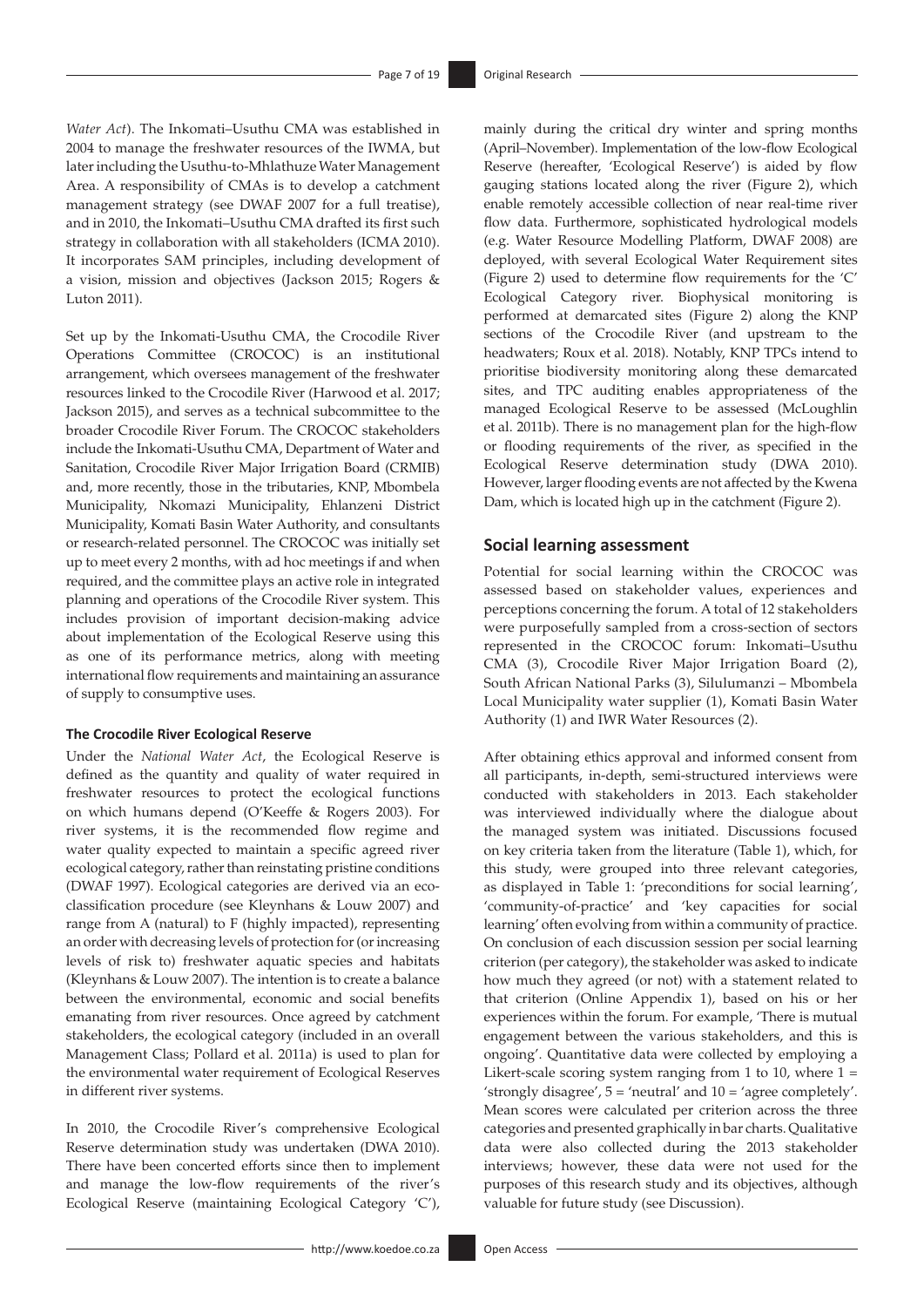**Results**

**Social learning assessment Preconditions for social learning**

#### **Single-, double- and triple-loop learning**

In order to centre our narrative on adaptive and transformative learning capacity, initially, we selected key Ecological Reserverelated elements (e.g. TPCs, ecological monitoring and hydrological modelling) from Crocodile River management, which existed at the beginning of the period 2009–2019 (Online Appendix 2). We then assigned the selected elements to applicable components of the SAM cycle framework (McLoughlin & Thoms 2015; Figure 1). Adaptive Planning: Summary objectives of the KNP Water in the Landscape Objectives Hierarchy (see McLoughlin et al. 2011b) includes maintaining the 'C' Ecological Category river. The objectives culminate in the TPCs (Online Appendix 2; see McLoughlin et al. 2011b). Adaptive Implementation: Current management interventions and planning inputs to apply the Ecological Reserve, including operational and strategic monitoring, governance arrangements, actions to deliver the Ecological Reserve, monitoring of ecological conditions, checking operational outputs and auditing of strategic outcomes or TPCs (Online Appendix 2).

The Ecological Reserve-related elements selected (Online Appendix 2) are by no means an exhaustive set. For instance, water quality is excluded, yet recognised and used as an important ecosystem driver, and examples of monitoring (related to biodiversity objectives or TPCs) stem from the KNP river reaches, although monitoring occurs upstream (outside) of the protected area (Roux et al. 2018). Moreover, social and economic objectives of the broader Crocodile River SAM system (Jackson 2015; Rogers & Luton 2011) are important and recognised, but not taken further in this study (achieving these objectives entails comparable and concurrent learning processes). Nonetheless, we consider the selected elements to be sufficient for presenting a succinct but informative learning narrative.

We then identified key experiences from within the Crocodile River SAM system (related to Ecological Reserve management) over the period 2009–2019 and categorised these into observations of change according to the SAM cycle framework: single-loop, double-loop and triple-loop learning (Figure 1). We sourced information from journal articles, research or technical reports (e.g. Water Research Commission), internal South African National Parks documents or reports (and discussions with staff) and, importantly, from our personal experiences with the SAM system. The adaptive and transformative learning capacity narrative was then constructed around these observations (examples) – representing key learning experiences (single-, double- and triple-loop learning) – and also outcomes from the social learning assessment. Notably, any adaptive management system is an ongoing evolutionary process (Allan & Stankey 2009); hence, the narrative of this study makes reference to promising future single-, double- and triple-loop learning processes, where appropriate.

#### **Ethical considerations**

Ethics approval for the study was obtained from the Human Research Ethics Committee, Ethics Office, Research all seven criteria had an average score > 6 (Figure 3a) (numbers in brackets below link to Figure 3; see Table 1 for criterion

By 2013, there were promising preconditions for social learning within the CROCOC stakeholder group, given that

Development & Integrity Research Division of the University of New England, Armidale, NSW, Australia – HE13-240.



**FIGURE 3:** Scores (mean) indicating how much stakeholders agreed (or not) with a statement related to each key criterion influencing social learning potentials within the Crocodile River Operations Committee, across three categories: (a) 'preconditions for social learning', (b) 'community-of-practice' and (c) 'capacities for social learning'. The mean scores range from 1 to 10, where  $1 =$  'strongly disagree', 5 = 'neutral' and 10 = 'Agree completely' (standard error bars indicated; white triangles represent minimum-value scores obtained; number placed beside each key criterion link to numbers in brackets within the text; see Table 1 for criterion descriptions).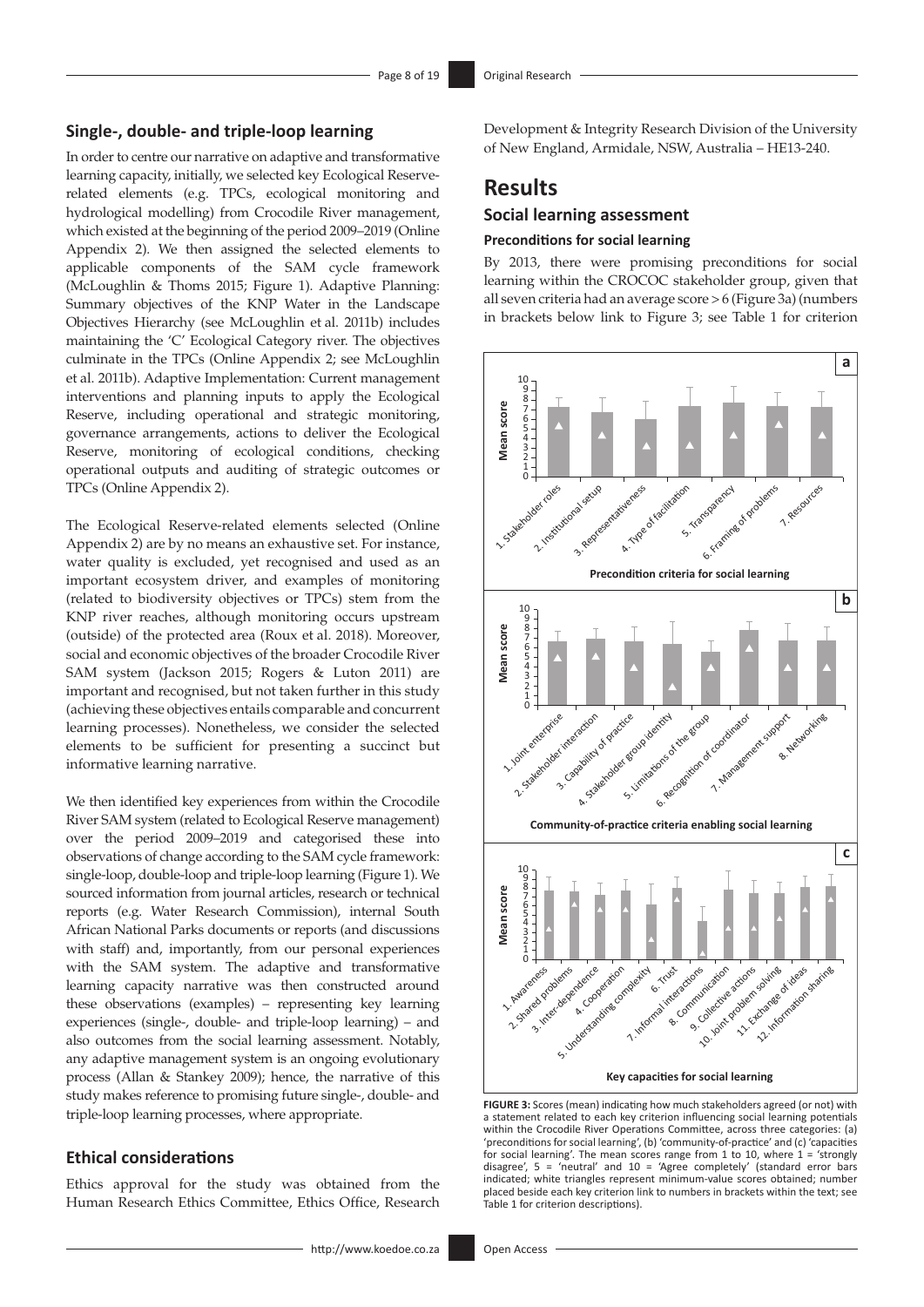descriptions). This included five criteria rated 7.5 and higher: 'Role of stakeholder involvement' (1), 'Type of facilitation' (4), 'Transparency of the approach' (5), 'Framing of problems' (6) and 'Resources' (7). Transparency is vital for promoting social learning amongst stakeholders and was scored the highest by the CROCOC. This suggests a high legitimacy of the work undertaken by the stakeholder group, which is achieved by developing a system of ongoing feedbacks with joint planning and setting of clear ground rules. However, the criterion 'Representativeness' (3) has the lowest average score though > 5, suggesting that relatively, increased effort is needed to include pertinent stakeholders in the forum in order to increase organisational representation.

#### **Community-of-practice**

There is evidence for an emerging CROCOC 'community-ofpractice', as all eight criteria received an average score > 6 (Figure 3b) (numbers in brackets below link to Figure 3; see Table 1 for criterion descriptions). Of specific interest is 'Recognition of coordinator' (6), which has the highest average score at 8.83. Social learning requires a coordinator who is well networked and accepted within the stakeholder group. The Inkomati-Usuthu CMA has played a key role in this regard, setting up and harmonising interactions of the CROCOC stakeholders, and acting as a neutral and trusted coordinator that is championing the management process. Other relatively high scoring criteria include 'Stakeholder interaction' (2), 'Management support' (7) and 'Networking' (8). Although rated  $> 5$ , the lowest scoring criterion includes 'Limitations of the group' (5), suggesting that stakeholders require a greater ability to identify their limitations in order to improve their actions over time.

#### **Capacity for social learning**

The CROCOC stakeholders have been building their capacity for social learning since prior to 2013, given that 11 criteria have an average score of  $\geq 6$  (Figure 3c) (numbers in brackets below link to Figure 3; see Table 1 for criterion descriptions). Notably, five criteria scored  $\geq$  8, including 'Cooperation' (4), 'Trust' (6), 'Communication' (8), 'Exchange of ideas' (11) and 'Information sharing' (12). This suggests that stakeholders are informed about issues, and their views and opinions are listened to. Stakeholders are learning how to work together with group communication likely strong, and they generally view initiatives as a learning process. Furthermore, stakeholders realise the value of sharing information, exchanging of ideas and being open to new ways of doing things. Respect for one another is also being built up as stakeholders seem to be willing to listen to each other's point of view, and processes are perceived to be open and fair. This situation promotes collaboration when key decisions must be made. The lowest scoring criterion includes 'Informal interactions' (7), with an average score of 4.8 (minimum score 1.5), suggesting that emphasis is placed on the more formal interactions. Thus, the forum should be looking into ways of promoting informal arrangements, because this is where social learning is often nurtured. The second lowest scoring criterion includes 'Understanding complexity' (5), although > 6, suggesting that relatively more

could be performed to increase stakeholder's conceptualisation of the social and biophysical components, importantly the complex interactions between these components. This is to help with consensus in decision-making and collaborative solving of complex problems that arise.

### **Single-, double- and triple-loop learning**

#### **Lower-grade single-loop learning (rapid response system)**

The RRS (Figure 4; Online Appendix 2) drives this learning in the Crocodile River SAM system. It is facilitated by rapid (daily or weekly) email or telephone messaging amongst the CROCOC stakeholders, and more recently, through visual communication tools using social media platforms, such as WhatsApp $TM$  (e.g. for real-time gauge verification and incident reporting). The RRS was designed to include different 'worrylevels' relative to the low-flow requirements of the Ecological Reserve (benchmarks are calculated each week). There is an increased urgency if and when the different 'worry-levels' are breached (Figure 4), as measured at the TenBosch Gauging Weir (Figure 2). Stakeholders work together to determine triggers for the deteriorating river flows, thereby coming up with mitigation actions. For example, river flows may be augmented via dam releases and/or water restrictions imposed on irrigation. Importantly, feedbacks are executed as soon as possible so that actions can ideally be executed prior to the river flow declining unacceptably.

In reality, river flow sometimes falls into the 'Medium' and even 'High', worry levels, often explained by unprecedented weather conditions, such as unusually high temperatures and/or evaporation rates. One of the early associated learnings was realisation of the KNP staff that meeting daily requirements downstream becomes increasingly challenging during critical low-flow periods. Simply, it is because the nature of water abstractions increase as one moves downstream, compounded by energy tariffs from the national electricity utility, Electricity Supply Commission (ESKOM). This means that irrigators seek to optimise for access to water and energy, with a '3-day average rule' being accepted. Notably during the year 2017, this factor prompted CROCOC stakeholders to engage with ESKOM in order to negotiate a workable solution but, unfortunately, to no avail.

Recommendations for management of the Ecological Reserve and actual RRS operations emanate from bimonthly meetings of the CROCOC. A monthly management log (see McLoughlin et al. 2011b) provides valuable feedback on actions and measures undertaken (e.g. percentage of river flows per 'worry-level'), used to decide on successes and/or failures enabling adaptations and improvements to the RRS. For example, daily hydrological data received at the TenBosch Gauging Weir became increasingly unreliable, indeed, because of lack of maintenance on its data loggers, a situation compromising trust relations built up. Although working cooperatively, stakeholders agreed to purchase and install dependable data loggers and upkeep them regularly, thereby reducing river gauge measurement uncertainties, which occasionally lead to shortfalls in the various short-term allocations (even under restrictions)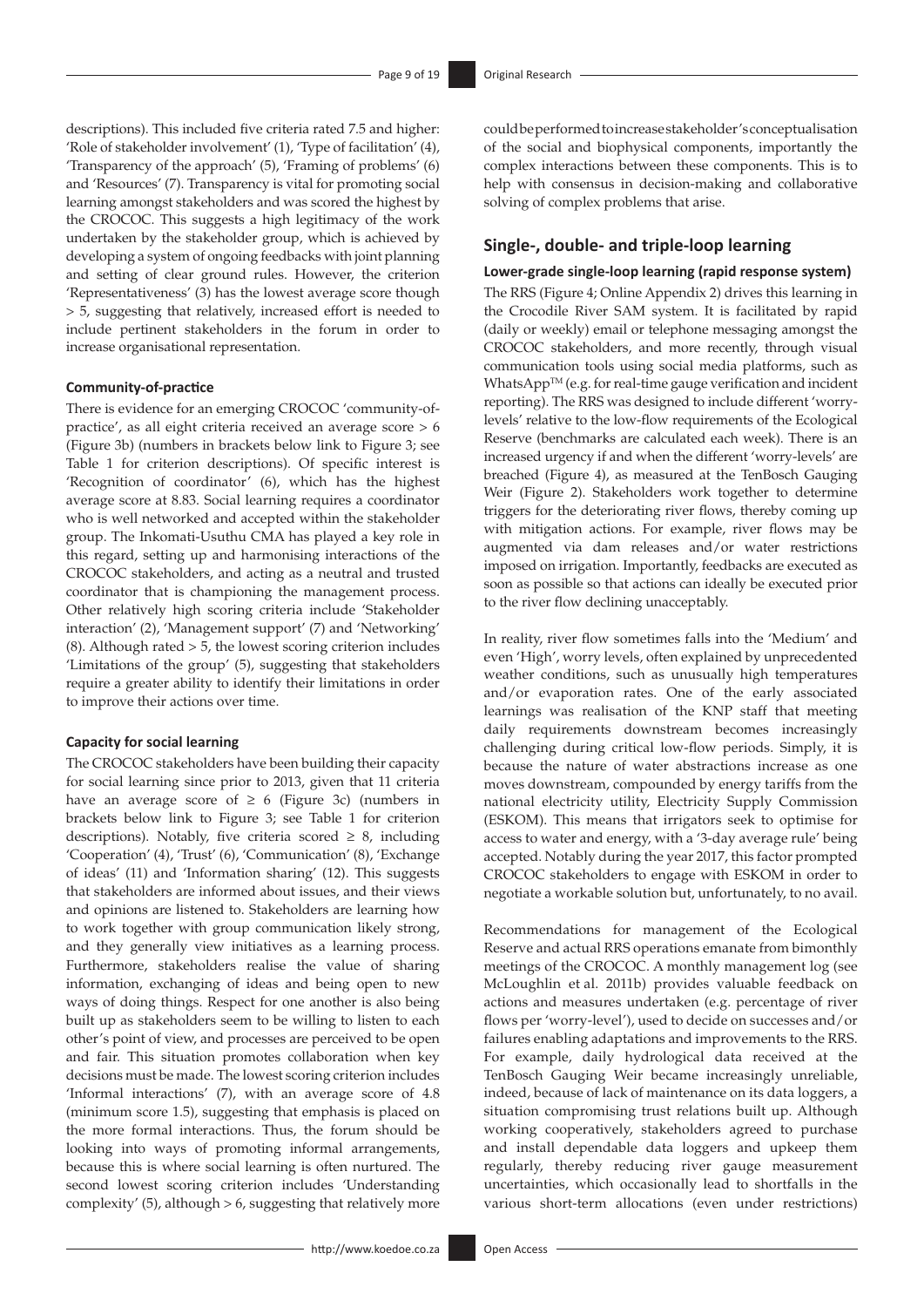

CROCOC, Crocodile River Operations Committee; KNP, Kruger National Park; CRMIB, Crocodile River Major Irrigation Board; CMA, catchment management agency.

**FIGURE 4:** Example of the deployment of the Rapid Response System, within strategic adaptive management of the Crocodile River Ecological Reserve.

during times of water stress. A largely self-reliant community of practice was nurtured across disparate sectors, that is, without the need for relying on government interventions. The above-mentioned example fosters confidence in river flow monitoring and is important for meaningful engagement within the RRS approach to Ecological Reserve compliance.

#### **Upper-grade single-loop learning (adaptive assessment)**

This learning is driven by adaptive assessment linked to the TPCs and associated monitoring processes in the Crocodile River SAM system (see McLoughlin et al. 2011b). Post monitoring, TPC audit reports (e.g. fish TPCs) are completed using data and information collected at Crocodile River sites along the KNP boundary. The TPC process is a 'redflag' concept and may call into question the appropriateness

of river flows in line with achieving amongst others the KNP ecological objectives. Ultimately, TPC auditing informs management about risks of losing the 'C' Ecological Category river, thus supporting longer term decisions associated with operational adjustments to Ecological Reserve implementation. For example, the risk of deteriorating fish assemblages (i.e. exceedance of fish TPCs) contributed towards a decision to alter the frequency of RRS benchmark calculations (Ecological Reserve, using data from TenBosch Gauging Weir; Figure 2) from an original 3-month interval to a weekly calculation. The higher temporal resolution in the calculation allows for judicious stakeholder responses to undesirable river flows in the Crocodile River. The RRS Ecological Reserve benchmark has undergone further refinement in recent years following the gazetting of the Ecological Reserve to allow for a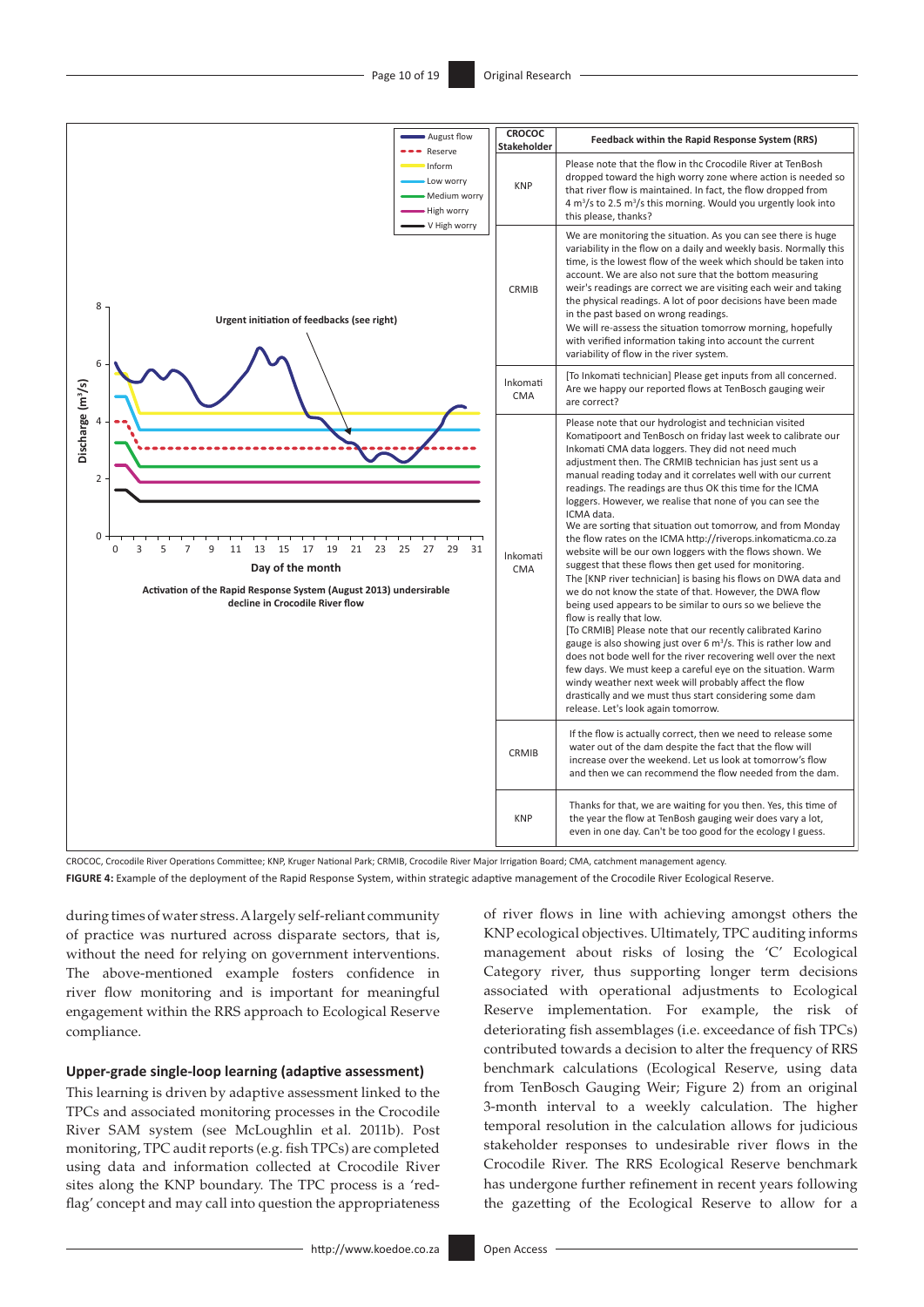compliance certainty band around the targeted flows. The benchmark currently allows for a 70% assurance (maintenance flows), with some variation for drought (up to 90% assurance), including the absolute limit of the 99% assurance rule. This in itself was cross-institutional learning, applying a less rigid (dynamic) and cumbersome (reduced worry level triggers) compliance reporting system, to meet the institutional needs of Inkomati-Usuthu CMA. Notably, this operating rule now includes compliance with the international flow obligations towards the Republic of Mozambique (Figure 2). Over time, such refinement to the Ecological Reserve benchmark allows for increased flexibility in the approach to achieving the Crocodile River's flow targets.

Ongoing management decisions are needed in conjunction with progressive implementation of the Ecological Reserve in the Crocodile River, particularly if or when TPCs become exceeded, or deemed to be close to exceedance. For instance, the volume of water released from Kwena dam is altered relative to the different RRS 'worry-levels' to avoid undesirable declines in the river's flow regime. Importantly, to foster upper-grade single-loop learning CROCOC stakeholders must keep perusing the summary statistics emanating from the RRS (see McLoughlin et al. 2011b), because its purpose was to enhance stakeholder feedbacks and actions related to delivery of the Ecological Reserve, that is, meeting the calculated benchmarks each week.

#### **Double-loop learning (adaptive reflection)**

Two key types of feedback and adaptive reflection opportunity arise from within the Crocodile River SAM system, and these facilitate the 'reframing' of complex management problems. Firstly, assumptions (hypotheses and/or models) associated with prevailing TPCs can and should be altered based on any newly acquired information and understanding. For example, although based on robust research, there was much subjectivity involved in application of the original geomorphic TPCs developed for the KNP mixed alluvial-bedrock controlled rivers (see Rogers & Bestbier 1997; Rountree & Rogers 2004), particularly by nongeomorphologists. Furthermore, the focus was on a 'gradual, incremental change' over time in the macro-morphology of the river channel, but this proved to be unrealistic for red-flagging problems before these arise. New strategies suggested monitoring to be carried out only in the critical instream habitat, that is, within the most sensitive sites where suspect sedimentation build-up can be detected quickly. Using aerial imagery, the TPC process includes assessing change in the active channel width (instream habitat availability) and functioning of exposed bedrock habitats important for biota (McLoughlin et al. 2011b). The new TPCs are cost-effective and logistically more feasible to implement, which are measured against actual Ecological Categories of the managed Ecological Reserve. Further double-loop learning examples related to TPCs exist, for instance, dominant understanding – about biotic indicator responses

to unnatural sedimentation in mixed alluvial-bedrock controlled rivers – was questioned (e.g. *Breonadia salicina* TPCs; see Mackenzie, Van Coller & Rogers 1999; McLoughlin et al. 2011b for a full treatise). All such change, concurrent with experience and knowledge progression, help to test (realistically and efficiently) and adapt the low-flow Ecological Reserve being implemented.

Secondly, 'reframing' of planning inputs in the Crocodile River SAM system occurs when TPC monitoring protocols are reflected upon, often as a consequence of scarce resources (people, time and costs). For example, the Ecological Water Resource Monitoring Framework (EWRMF; Kleynhans et al. 2009) was modified into a pragmatic approach for testing effectiveness of the Ecological Reserve river flows. Four levels of monitoring intensity were envisaged: Frequent but cheaper or feasible monitoring occurs earlier on prior to higher level and increasingly more costly or intensive monitoring, which is applied based on relevant TPC exceedances. Ultimately, this sequence of monitoring aids in more efficient management decision-making about how, where and when to intervene, or not. Owing to the logistical burden and ease of sampling encountered, the EWRMF was never implemented in its original form; however, its underlying principles helped to tailor a new approach currently in use. One of the sites, 50 km upstream of the TenBosch Gauging Weir, is now used for full ecological benchmarking where the full suite of aquatic variables and habitat types are sampled over a 100-m stretch of the Crocodile River. Replication is achieved at five additional sites solely by macro-invertebrate sampling using the SASS-5 method (Dickens & Graham 2002). This approach, although in its infancy and despite there are problems associated with pseudo-replication, is showing promise. It more explicitly determines the drivers of change in the aquatic environment (Bain & Stevenson 1999; Kleynhans & Louw 2009) and dynamics of the response indicators of change to be measured (Clarke & Warwick 2001; Jewitt et al. 1998; Weeks et al. 1996), which promotes decision-making.

Future 'reframing' exercises might include reconsideration of the modelling techniques employed for successful delivery of Ecological Reserve, specifically during the critical dry season period (August–September) when the system is most vulnerable to low flows and a high relative water demand from irrigation. Experimentation with the timing of Kwena Dam water releases is another option, for instance, in conjunction with the international flow requirements into Mozambique; however, irrigation farmers most likely will need to coordinate their irrigation activities using water more efficiently. Meanwhile, new endeavours are emerging in close cooperation with the irrigation sector to improve the assurance of water supply to both consumptive uses and the Ecological Reserve, with the 7–10 day lag being realised at the lower end of the river system in response to Kwena Dam water releases. Notably, during the severity of the 2015–2016 drought, the CRMIB disaggregated the river along the boundary of the KNP into three irrigation reaches, with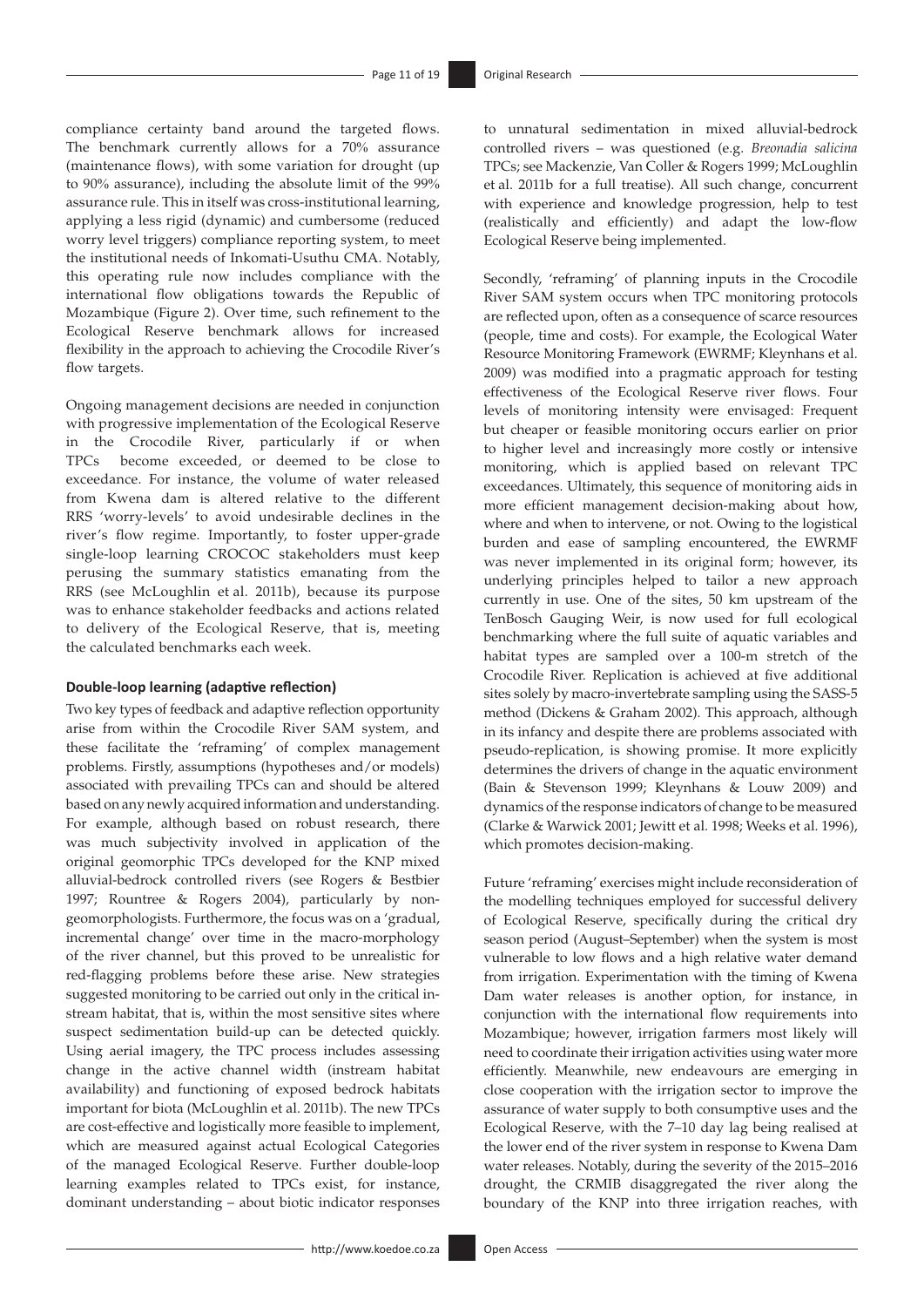alternating abstractions to ensure continuity of flow, albeit very low towards the Komati River confluence. This, in turn, allowed the KNP staff to broaden their understanding of environmental water allocation issues in a previously contested section of river. Furthermore, there was cooperation in initiating research, for example, related to the unaccountedfor water transmission losses in the river, and a socioeconomic review of drought impacts on neighbouring communities dependent on commercial agriculture. Such ongoing activities enable (conscious) change, which is vital for harmonious implementation of the Ecological Reserve in the Crocodile River.

#### **Triple-loop learning (review and transformation)**

Triple-loop learning is about changing norms and values whilst transforming existing governance arrangements, and we identify four key experiences in Crocodile River SAM. Firstly, there is the development and instigation of the RRS and its communication and feedback arrangements, uniquely involving stakeholders collaboratively (Figure 4). Secondly, there are attempts to broaden the stakeholder networking system, that is, expanding participation and representation in both the CROCOC (with local municipalities and irrigation boards situated along the Crocodile River tributaries) and the more widely constituted Crocodile River Forum (especially connecting with key

sectors in broader freshwater management, for example, mining). Thirdly, stakeholder roles and tasks have been identified and agreed upon, which increases the efficiency and effectiveness of Ecological Reserve management (Appendix 3). Importantly, such a change in the process of dividing up resources and responsibilities requires (and builds) trust and cooperation between different stakeholders. For instance, there is an informal understanding between the Inkomati-Usuthu CMA, KNP, CRMIB and other stakeholders of the CROCOC where KNP monitors river flows against the Ecological Reserve benchmarks and reports on ecological outcomes (McLoughlin et al. 2011a, Petersen et al. 2019) (Figure 5). Fourthly, flexible networking between CROCOC stakeholders is encouraged. For example, an informal fieldtrip was commenced by stakeholders at the Kwena Dam, who then visited a sugar cane farm (irrigation pump station) and a KNP river reach (ecological monitoring site). The fieldtrip allowed fruitful discussions amongst stakeholders in a relaxed atmosphere, for instance, on ecological monitoring methods, water extraction needs and other key aspects of Crocodile River management. Furthermore, during the year 2015 in the early part of the severe drought, a smaller informal working group was established to explore various low-flow abstraction options for implementation. More recently, there has been concerted collaborative research with a recently established local



CMC, Conservation Management Committee; CROCOC, Crocodile River Operations Committee; IUCMA, Inkomati-Usuthu Catchment Management Agency; KNP, Kruger National Park; RRS, Rapid Response System; SAM, Strategic adaptive management; TPC, threshold of potential concern.

**FIGURE 5:** Governance, information, and feedback arrangements and agreed responsibilities in managing the Crocodile River Ecological Reserve between Kruger National Park, Inkomati-Usuthu Catchment Management Agency and stakeholders of the Crocodile River Operations Committee (e.g. Crocodile River Major Irrigation Board).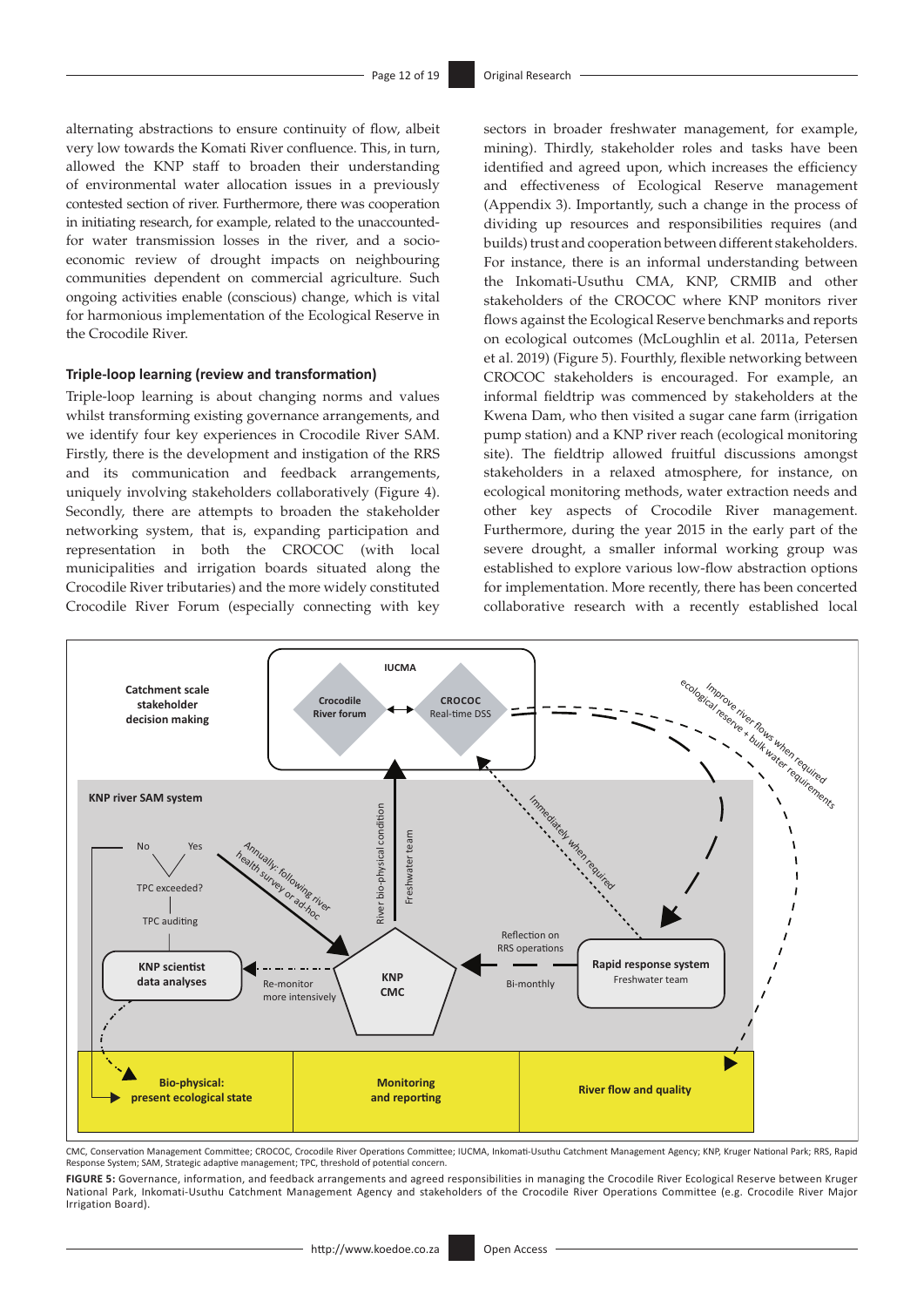university on river aquatic connectivity issues, and also problems concerning exotic aquatic species. Participation and collaboration in such informal activities help to foster key social learning potentials in adaptive management of the river system (cf. Pahl-Wostl 2009).

Future triple-loop learning in Crocodile River SAM should include a review of values and high-level objectives. There are key questions to ask, for example, if the Ecological Reserve is being implemented as planned, then what undue impacts, if any, will this have on sugar cane farming outside of KNP, and therefore, on the region's economic outcomes? Resolving such issues will require innovative thinking; for example, the irrigation farmers are finding ways to use water more efficiently. In addition, the decision made to maintain the 'C' Ecological Category river should be reviewed from time to time, and perhaps, also the broader KNP biodiversity objectives based on stakeholder values. By and large, the balance between social, economic and ecological objectives of the managed river system needs to come up for reflection, as knowledge advances along with values change.

### **Discussion**

The Crocodile River SAM system linked to the KNP is setting an important precedent for implementation of Ecological Reserve in South Africa via learning in adaptive management. In order to explain this reasonable success with the Ecological Reserve, the authors weigh three factors heavily in this regard. Firstly, there is evidence of preconditions (e.g. transparency) for social learning, as sensed by the stakeholders themselves; thus, there is valid potential for this learning. The CROCOC forum has had a trusted and recognised coordinator and is itself a developing 'community-of-practice' exhibiting fruitful stakeholder interactions, a situation likely fostering capacities (e.g. information sharing) for sustained social learning. Secondly, capacity for adaptive and transformative learning is underpinned by ongoing and overlapping feedbacks supporting adaptive assessment and reflection (Biggs et al. 2011b), which help to lubricate the cogs of single-, double- and triple-loop learning. At this point in the evolution of the adaptive management system, we do not suggest that these feedbacks and ensuing learnings are part of any rigorous predetermined systematic plan. They likely occur as opportune 'real world happenings' (cf. Biggs et al. 2017), for instance, key motivated or informed staff, funding timing, stakeholder attributes and responses to crises, and outside research interests or collaborations. Thirdly, champions exist and are the glue that binds the adaptive management system together without which it is more likely to falter (McLoughlin & Thoms 2015; Nel & Roux 2018). They are enlightened individuals within relevant agencies who are motivated and adaptable, with a grasp of complexity and a desire to learn and integrate knowledge (Roux, Murray & Hill 2010; Stirzaker, Roux & Biggs 2011). We now turn to discussing the learning experiences (lessons) emanating from the Crocodile River SAM system.

#### **Lower-grade single-loop learning (rapid response system)**

A large part of this learning occurs because of operations of the RRS in the Crocodile River SAM, which gets feedbacks working as quickly as possible ideally before river flows decline to unacceptable levels (Figure 4). These feedbacks are vital because uncertainties exist; for instance, the hydrological models are built on imperfect data and assumptions; therefore, errors will always exist when predicting river flow behaviour. Typically, lower-grade single-loop learning improves understanding on the quantity and timing of the Kwena Dam water releases for implementing the Ecological Reserve in conjunction with irrigation and water restrictions imposed. Whilst this article is framed around Ecological Reserve implementation, there is a concomitant process undertaken by the commercial irrigation sector, who themselves proactively monitor river flows at their specific target points, implement restrictions or strategies where necessary, and/or request releases from Kwena Dam. Critically, RRS-related understanding is growing whilst Ecological Reserve flows are actually being implemented, and this 'learning-by-doing' is likely the key factor promoting ability to make timely decisions on river flow operations and the adjustments when needed.

In the authors' view, success of the RRS would not be possible without champions – people who initiate and facilitate significant stakeholder interactions via more informal interactions and operational feedbacks, often using pragmatic communication mechanisms (e.g. via WhatsApp™). The champion role has been taken up by the River Systems Planning and Operations Manager of the Inkomati-Usuthu CMA and the KNP freshwater team, and more recently the CRMIB themselves who value the Ecological Reserve as a sustainability metric. By streamlining operations of the RRS and the now quarterly CROCOC meetings, these champions are arguably the most important catalyst building social learning potentials (e.g. exchange of ideas, trust, cooperation) in Crocodile River SAM. This point is significant, given typical (formal) structural constraints imposed on Ecological Reserve practitioners and stakeholders at the catchment-scale in South Africa, from national water policy (see Pollard & Du Toit 2011a). Overall, the RRS is an operational conduit illustrating how progressive and adaptive implementation of the Ecological Reserve can be realised in South African rivers.

### **Upper-grade single-loop learning (adaptive assessment)**

The TPC-related auditing process (cf. McLoughlin et al. 2011b) is the prominent instigator of feedbacks for this learning in Crocodile River SAM; its intention is to support stakeholders in making purposeful decisions related to implementation of Ecological Reserve. The process involves collating TPC audit reports via the TPC maintenance system where TPCs are tabled if or when they are exceeded, or close to being exceeded (see Biggs & Rogers 2003). The TPCs are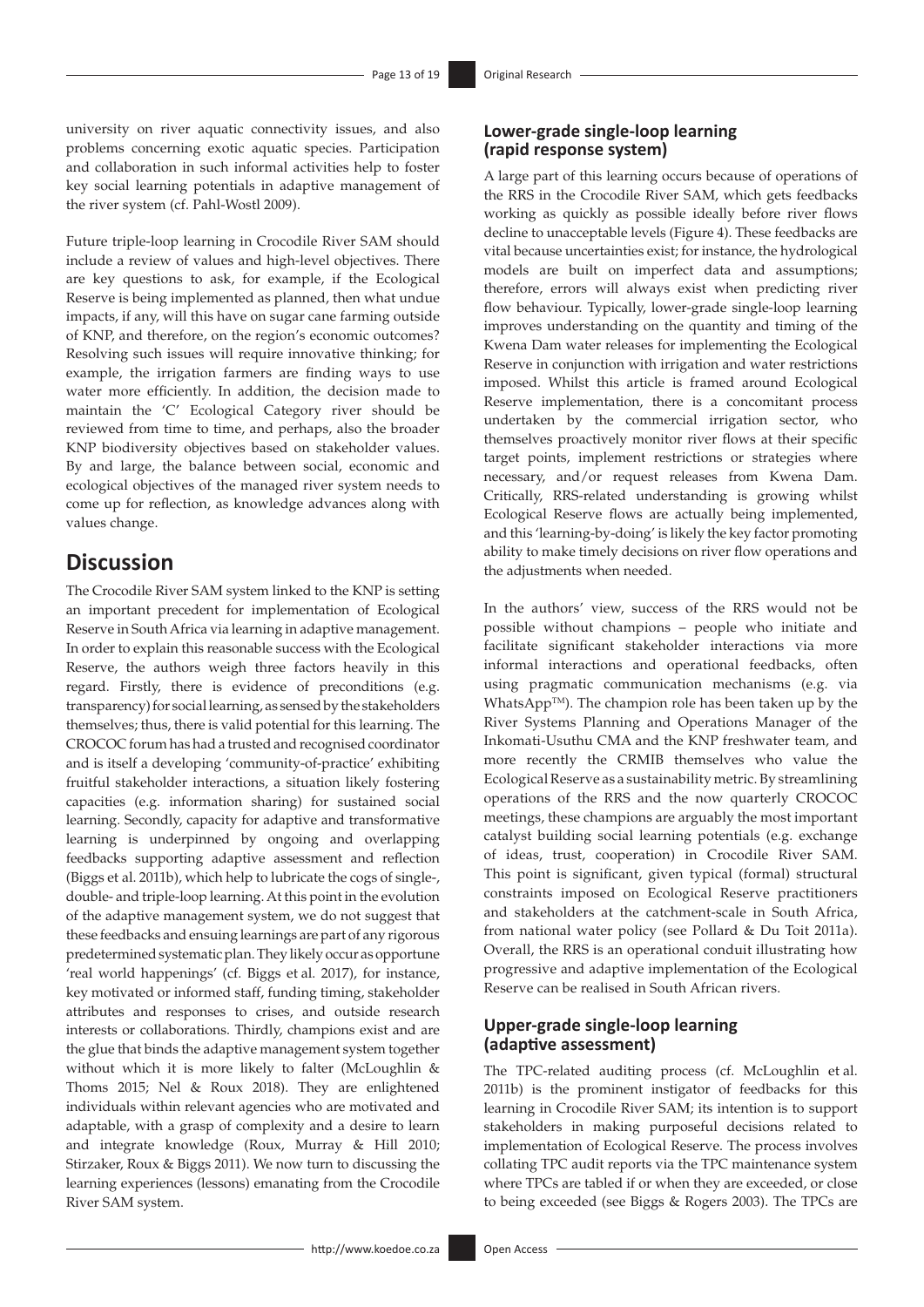measurable end points ultimately alerting stakeholders to risk of the 'C' Ecological Category river being lost. If so, increased effort is directed towards technicalities (e.g. RRS procedures) for getting expected Ecological Reserves delivered. To this end, the reporting of the Ecological Reserve 'worry levels' has to be amended from time to time, as mentioned previously. This is to account for new compliance targets, including international flow obligations (the tripleloop related change, see below), and that in itself is an adaptive process.

Attention often skews towards the Ecological Reserve operations (RRS), that is, at the expense of the upper-grade single-loop learning feedbacks. However, implementing the Ecological Reserve is not an end in itself but a recommended flow regime (hypothesis) to maintain the 'C' Ecological Category river based on the best available knowledge. This is then one constructive critique of Crocodile River SAM, because monitoring outcomes are needed to test the generally precautionary estimates of required flows – against the real Ecological Categories which result – thus, enhancing understanding of the relationship between river flow patterns and ecological conditions (McLoughlin et al. 2011a). A greater appreciation of such feedbacks and outcomes can be strengthened by improved group understanding of system complexity (vis-à-vis low-relative score – Figure 3c), in particular appreciation of the range of interwoven interests, influences and needs. Such a favourable outcome can be achieved if stakeholders co-construct conceptual 'systemic' diagrams of the managed system (cf. Biggs et al. 2008; Pollard, Biggs & Du Toit 2014) and/or with mental model analyses (see Adams et al. 2018; Biggs et al. 2011c). Importantly, learning processes in Crocodile River SAM need to accommodate changing circumstances across wateruse sectors, and factor any change into future medium to long-term river operations and decision-making.

Overall, single-loop learning (lower- and upper-grade) is the basis for double-loop (reframing; changing practice) into triple-loop (reviewing; transforming governance) learning in the Crocodile River SAM (McLoughlin & Thoms 2015). Notably, in order to avoid the trap of 'learning for the sake of learning' (Fabricius & Cundill 2014), there must not be a disproportionate amount of time spent on double- and/or triple-loop learning (e.g. Biggs et al. 2011b; Pollard et al. 2011a; Varady et al. 2013), that is, at the expense of the 'actual doing' (single-loop learning). Hence, within environmental water programmes, finding an appropriate balance between modes of single-, double- and triple-loop learning is encouraged (McLoughlin & Thoms 2015).

#### **Double-loop learning (adaptive reflection)**

Adaptive reflection-related feedbacks in Crocodile River SAM foster a more deliberate and lengthy evaluation (cf. Biggs et al. 2011b) concerning the Ecological Reserve, which is linked to biodiversity objectives and the explicit measurable end-points or TPCs. Construction of TPCs uses existing knowledge (formal scientific and local/tacit), however, based on stakeholder values. Following principles of requisite simplicity (see Stirzaker et al. 2010) – necessitated when managing in complex and uncertain contexts – means that within the inductive approach to TPC development, stakeholders never attempt to finalise indicators and their associated thresholds. Hence TPCs are often developed as 'first generation' TPCs (Biggs et al. 2011a), and open to challenge and refinement as new knowledge becomes available and/or stakeholder values change. For example, the reframed KNP geomorphic TPCs (McLoughlin et al. 2011b) are cost effective, feasible and relevant to low-flow Ecological Reserve implementation and ongoing management (though still to be deployed). Generally, reframing should not occur too often; otherwise change at the expense of the 'actual doing' may well overwhelm management (Fabricius & Cundill 2014). Another double-loop learning experience was facilitated

incomplete this is (Biggs et al. 2011a; McLoughlin et al. 2011b)

when adaptive reflection processes led CROCOC stakeholders to identify and then acknowledge an approximate 10% inaccuracy in the Ecological Reserve benchmark calculated each week (S. Mallory [IWR Water Resources Pty (Ltd)] pers. comm., 13 August 2013). Effective communication and the build-up of trust amongst stakeholders enabled new thinking to emerge, and this translated into a decision to allow the Ecological Reserve to fluctuate within an 'envelope of acceptability' – rather than an exact amount – defined by the 'Low-worry' to 'Medium-worry' RRS levels (Figure 4). Still, if gauged river flow ever breaches the 'Medium-worry' level, then management urgency is definitely stepped up. Such change in practice – emanating from this more informal stakeholder network – is important, although in direct contrast to more rigid top-down constraints imposed by legislation on CMAs and stakeholders (e.g. expecting exact or legally defendable compliances with gazetted Ecological Reserves), making Ecological Reserves difficult to achieve in practice (Pollard & Du Toit 2011a). It is within these informal stakeholder networks (Figure 4) where innovation and learnings are supported, albeit under the necessary stabilising context of the formal water policy (cf. Pahl-Wostl 2015).

Overall, broadening social learning potential in the CROCOC forum (e.g. awareness of interdependence, information sharing and joint problem solving) helps to foster the reframing requirements of double-loop learning, which is important for resolving complex management problems. Here, the stakeholder network proceeds to deal with specific problems and is open to experimentation involving different approaches (Pahl-Wostl 2009). Such innovation and flexible management are crucial factors for progressive implementation of the Ecological Reserve in the Crocodile River.

#### **Triple-loop learning (review and transformation)**

Triple-loop learning encompasses a review of values, norms and governance arrangements associated with Ecological Reserve management; it is transformative change over longer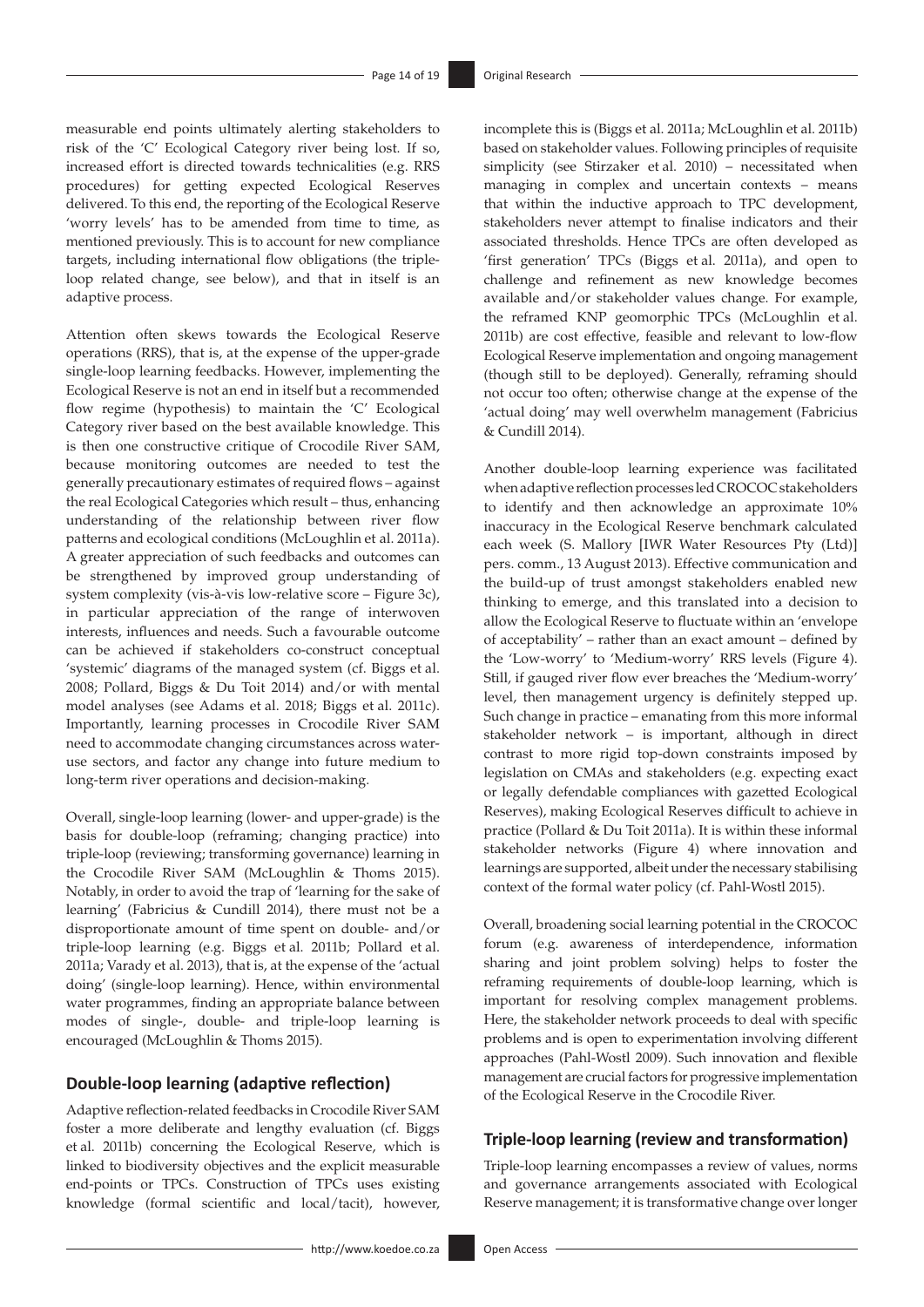time frames. A key example is the Crocodile River's RRS, with already a decade of deployment and further refinement. The RRS reinvigorated (practical) ways for negotiations to occur in a highly contested and water-stressed catchment situation with a history of Ecological Reserve noncompliance (Pollard & Du Toit 2011b; Pollard et al. 2011b; Riddell & Jewitt 2010; Riddell et al. 2014). With collaborative decisionmaking when river flow declines below different 'worrylevels' (Figure 4), stakeholders are building trust as they cooperate and together explore best options and solutions for management. This was clearly demonstrated during the peak of the severe 2015–2016 drought. Crocodile River flows recorded at the TenBosch Gauging Weir were consistently higher than that was observed previously during the previous significant droughts of 1991–1992 and 1982–1983, despite lower catchment rainfall and higher temperatures occurring in the 2015–2016 period (Smit & Bond 2020). Furthermore, partnerships and interdependent roles have been entrusted to, and between, different stakeholders, for example, the monitoring and ecosystem reporting role of the KNP (Figure 5) and the dam and water restriction operations of the CRMIB. These kinds of innovation, and also cooperation, are vital for effectual Ecological Reserve implementation.

The degree of 'agency' – extent to which stakeholders as a group act independently, making free choices (cf. Pahl-Wostl 2015) – is pivotal for adaptive management of environmental water. Agency supports progression of transformative (i.e. double into triple loop) learning and innovation (Pahl-Wostl 2009) amongst practitioners and stakeholders, in conjunction with top-down (national) influences. Indeed, there is now significant national government interest in Crocodile River SAM, with nascent bottom-up learnings expected to help step up countrywide Ecological Reserve applications (E.S. Riddell [South African National Parks] pers. comm., 18 December 2019). Besides, national-level transformative change will certainly influence SAM of the Crocodile River, for example, a review of and amendment to the *National Water Act* itself including any legislated water resource protection mechanisms. In addition, recent review of the KNP's vision and mission ([www.sanparks.](www.sanparks.org/assets/docs/conservation/park_man/knp/draft-plan.pdf) [org/assets/docs/conservation/park\\_man/knp/draft](www.sanparks.org/assets/docs/conservation/park_man/knp/draft-plan.pdf)[plan.pdf](www.sanparks.org/assets/docs/conservation/park_man/knp/draft-plan.pdf)), reflecting a change in values, demands holistic transformation of governance arrangements, for instance, refocusing management on the entire freshwater resource base, especially the current priority values of equity and redress (Pollard & Du Toit 2011b). In the future, a conscious review is required of all constraints and opportunities associated with the Crocodile River's gazetted Ecological Reserve. Altogether, these bottom-up and top-down processes impact the effectiveness of environmental flow planning and implementation, and hence, they are significant in shaping the delivery of Ecological Reserve in South African rivers.

#### **Achieving progress with the Crocodile River Ecological Reserve**

With emergent social learning – progressing through modes of single-, double- and triple-loop learning – since 2009 and a

decade of managing the Crocodile River, growing capacity for adaptive and transformative learning helps stakeholders to deliver the Ecological Reserve. Importantly, this learning has been concurrent and in combination with meaningful change happening in the Crocodile River system between 2009 and 2019 (see Table 2). Learning is by no means absolute; it is ongoing and evolving. After the 2013 interviews, the authors have witnessed further potential for CROCOC social learning. For example, group problem solving particularly concerning the low-flow river abstraction problems and early warning solutions implemented, applicable not only to the irrigation sector but also to the municipal sector now. Stakeholders generally communicate well, exchange ideas and share information, which assists them to deal with joint problems. Cooperation is growing within a dynamic environment of increasing trust and shared understanding, demonstrated via stakeholder consensus being reached to avoid, at all costs, river flows dipping into the very high (now extreme) RRS 'worry level'. Social learning-related advantages were evident during the severe drought crisis of 2015–2016. Future analysis of the qualitative data also collected during the 2013 interviews will be highly beneficial in understanding CROCOC social learning processes. Furthermore, eliciting stakeholder mental models (cf. Biggs et al. 2008; Lynam et al. 2012) can make explicit the implicit assumptions individuals hold and how they understand a managed system (Adams et al. 2018; Moon & Adams 2016). Besides, mental model analyses offer insights into how single-, double- and triple-loop learning transpires and proceeds over time (cf. Biggs et al. 2011c).

Learning experiences from the KNP-linked Crocodile River SAM system thus far have helped to tailor Ecological Reserve implementation in other perennial rivers traversing KNP (e.g. Olifants River; Biggs et al. 2017; Table 2) via translation of the social learning processes. Such experiences (and lessons) are applicable to environmental water programmes throughout South Africa and, the authors believe, further abroad too. As climate change uncertainties manifest, particularly frequency and intensity of droughts and floods, increased resilience with stakeholder collaboration, learning and ability to adapt and change will become increasingly important for sustainable management and use of rivers, worldwide.

### **Conclusion**

Management of environmental water requires ongoing adaptive and transformative learning. Capacity for this learning is built progressively over time through quality stakeholder interactions wherein emergent social learning promotes opportune iterations of single-, double- and tripleloop learning (Fabricius & Cundill 2014; Pahl-Wostl 2009). For effective and successful delivery of the Ecological Reserve in South African rivers, CMAs and stakeholders need to engage within processes of continuing social learning. These processes must entail the generation of trust, cooperation, shared understanding and consensus building because this fosters continual rethinking and negotiation of options to solve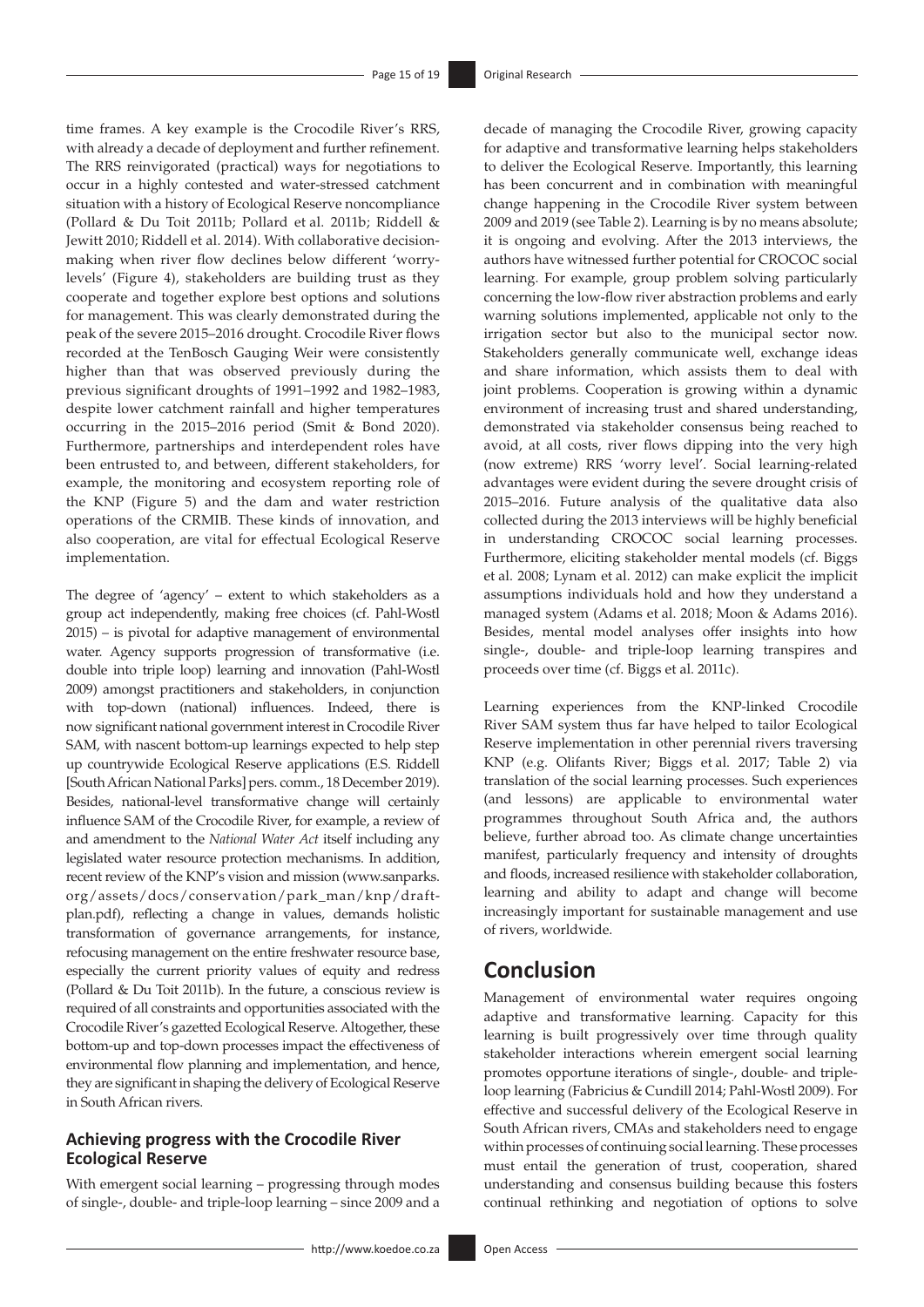| TABLE 2: Timeline of change events (2009-2019) associated with the Crocodile River SAM system, concurrent with Crocodile River Operations Committee stakeholder |  |
|-----------------------------------------------------------------------------------------------------------------------------------------------------------------|--|
| learning (single-, double- and triple-loop) whilst implementing the Ecological Reserve in the Kruger National Park.                                             |  |

| Year      | Outcome                                                                                                                                                                        | Initiative                                                                                                                                                                                      | Lessons learned or shared                                                                                                                                                                                                                                                                                                                                       |
|-----------|--------------------------------------------------------------------------------------------------------------------------------------------------------------------------------|-------------------------------------------------------------------------------------------------------------------------------------------------------------------------------------------------|-----------------------------------------------------------------------------------------------------------------------------------------------------------------------------------------------------------------------------------------------------------------------------------------------------------------------------------------------------------------|
| 2009      | <b>Establishment of Operating Rules</b><br>and DSS study, and creation of<br>coordination and advisory<br>committee.                                                           | Development of a Real-Time Decision Support<br>System (DSS) for the Crocodile East River System,<br>commenced 2008.<br>Terms of Reference for Crocodile River<br>Operations Committee (CROCOC). | Mutual recognition of shared interests in sustainable but productive use<br>of the water resource. Recognition by all for a decision-making system at<br>all levels (operations to policy).                                                                                                                                                                     |
|           |                                                                                                                                                                                | KNP-IUCMA co-operation on Ecological Water<br>Requirement (EWR) implementation.                                                                                                                 | Inkomati-Usuthu Catchment Management Agency (IUCMA) embraces<br>SAM as management philosophy, because of capacity, it recognises the<br>need for collaborative support to implement EWR.                                                                                                                                                                        |
|           | Historical assessment of reserve<br>compliance in Crocodile River.                                                                                                             | Water Research Commission: Shared Rivers<br>Initiative.                                                                                                                                         | Blending of the contextual environmental profile of Crocodile River<br>condition into adaptive planning, operations, evaluation and learning.                                                                                                                                                                                                                   |
|           | Development and application of<br>Crocodile River thresholds of<br>potential concern, monitoring<br>and information feedbacks,<br>linked to the Kruger National<br>Park (KNP). | Water Research Commission: Implementation of<br>Strategic Adaptive Management (SAM).                                                                                                            |                                                                                                                                                                                                                                                                                                                                                                 |
| 2010      | Formalisation of the CROCOC<br>committee.                                                                                                                                      | Water Research Commission: building capacity<br>for adaptive management through action<br>research.                                                                                             | Based on user's needs, IUCMA takes on the role of EWR implementation<br>facilitator, endorsed by DWAF resource-directed measures.                                                                                                                                                                                                                               |
|           | First Catchment Management<br>Strategy drafted for Inkomati<br>Water Management Area.                                                                                          | SAM embraced as guiding philosophy, and there<br>is recognition of IUCMA as a 'learning<br>organisation'.                                                                                       | Broad acceptance by stakeholders of SAM principles.                                                                                                                                                                                                                                                                                                             |
|           | Acceptance of 'Present Day' flows<br>for 'C' Ecological Category river.                                                                                                        | IWR Water Resources Naturalised flows.                                                                                                                                                          | $\approx$ 1 year iterative process to revisit EWR implementation factors – this<br>ultimately drives transparency and acceptance. KNP also recognises need<br>to make concessions.                                                                                                                                                                              |
| 2011      | Quorum established (IUCMA, the<br>environment, irrigation boards<br>and municipal use).                                                                                        | Sector representation required for water<br>resource-related decision making.                                                                                                                   | Environmental sector concedes that reserve non-compliance not always<br>because of irrigation abstractions – also factors such as river flow lags and<br>prevailing weather conditions.                                                                                                                                                                         |
| 2012-2013 | Water quality issues start being<br>discussed - integrating with river<br>operations.                                                                                          | National Research Foundation: Integrated Water<br><b>Quality Management Process.</b>                                                                                                            | Users recognise water quality concerns as a key matter of reporting in<br>river operations.                                                                                                                                                                                                                                                                     |
|           | Sabie River EWR reporting.                                                                                                                                                     | Sabie river included into CROCOC reporting,<br>following operating rules study.                                                                                                                 | Similar set of stakeholders concerned. SAM EWR implementation<br>framework adopted in the Sabie River system.                                                                                                                                                                                                                                                   |
|           | First stakeholder consensus<br>assessment.                                                                                                                                     | IUCMA conducts stakeholder reviews.                                                                                                                                                             |                                                                                                                                                                                                                                                                                                                                                                 |
| 2014      | First presentation of SAM<br>outcomes to transboundary<br>audience.                                                                                                            | 3rd River Environmental Management<br>Committee (REMCO) meeting, Mbombela.                                                                                                                      | Recognition through bilateral partnerships to continue support for SAM<br>tool development, roll-out to other catchment management agencies<br>(CMAs).                                                                                                                                                                                                          |
| 2015-2016 | Severe drought, but Crocodile<br>River flows are maintained.                                                                                                                   | CROCOC sub-committee established (KNP,<br><b>IUCMA</b> , and Crocodile River Major Irrigation<br>Board) for stretch of river along KNP's southern<br>boundary.                                  | Recognition that technical sub-committees required, for local-level<br>operation of the river - to speed up decision making. There is also an<br>increased need for new technology, promoting information sharing and<br>recording of decisions.                                                                                                                |
|           | Informal transboundary<br>co-operation.                                                                                                                                        | Inclusion of representatives from Mozambique<br>in 'river operations' and WhatsApp groups.                                                                                                      | Quicker and more efficient 'hydro-diplomacy'.                                                                                                                                                                                                                                                                                                                   |
|           | Establishment of river operations<br>committee for the Lower Olifants<br>River.                                                                                                | Drought mitigation through temporary transfer<br>of bulk water allocations.                                                                                                                     | Mutual recognition of shared water security interests between regional<br>water board, KNP and irrigated agriculture. Process facilitated by local<br>non-governmental organisations with long-term SAM implementation<br>experience; also using experiences from Crocodile River SAM - similar<br>information feedbacks and rapid response system development. |
|           | Delegation revoked for river<br>operations.                                                                                                                                    |                                                                                                                                                                                                 | Stakeholders decide to bypass politics because of a real need to continue<br>their co-operation because of pressing water management and security<br>concerns.                                                                                                                                                                                                  |
| 2017      | <b>Water Quality Compliance</b><br>reporting.                                                                                                                                  | Gazettes of Resource Quality Objectives in late<br>2016.                                                                                                                                        |                                                                                                                                                                                                                                                                                                                                                                 |
| 2018      | Change in the IUCMA's top<br>management.                                                                                                                                       | New management embraces success of CROCOC<br>and provides its full support.                                                                                                                     | Stakeholders trust in CROCOC and related river management processes -<br>remains intact.                                                                                                                                                                                                                                                                        |
| 2019      | Transboundary acceptance of<br>SAM principles.                                                                                                                                 | 5th REMCO meeting, Maputo.                                                                                                                                                                      | Experiences shared to a broader audience, including Lusophone member<br>state (Mozambique). Similar SAM principles adopted in neighbouring<br>catchments.                                                                                                                                                                                                       |

complex management problems (vis-à-vis Ernst 2019; Pahl-Wostl et al. 2007). This research study shows that execution of this learning relies critically on champions – people who with their enlightenment can motivate stakeholders whilst they coordinate, share and disseminate information and knowledge (Stirzaker et al. 2011). Movement away from 'command and control' management styles is also vital, and in particular the tendency to seek and implement optimal 'once-off technical' solutions to problems. Emerging capacity for adaptive and transformative learning emboldens CMAs and stakeholders to adapt their management and transform their governance. Thus, this guides the complex and uncertain process of Ecological Reserve planning and implementation to achieve agreed objectives.

Findings in this article support the case for multiple CMAs across South African water management areas, overbids for a single (centralised) CMA. Whilst managing environmental water, it is imperative that practitioners and stakeholders retain their autonomy – utilising their unique set of resources they keep distinguishing interdependent roles, self-organise and pursue opportunities to experiment, learn, innovate and adapt. Full delegation of all Ecological Reserve managementrelated responsibilities (e.g. *National Water Act*: Water resource protection mechanisms), to the applicable regional CMA and stakeholder base, must, therefore, be considered in South Africa. Such an arrangement engenders decentralised, polycentric, flexible and more informal governance (Folke et al. 2005; Gunderson, Holling & Light 1995), which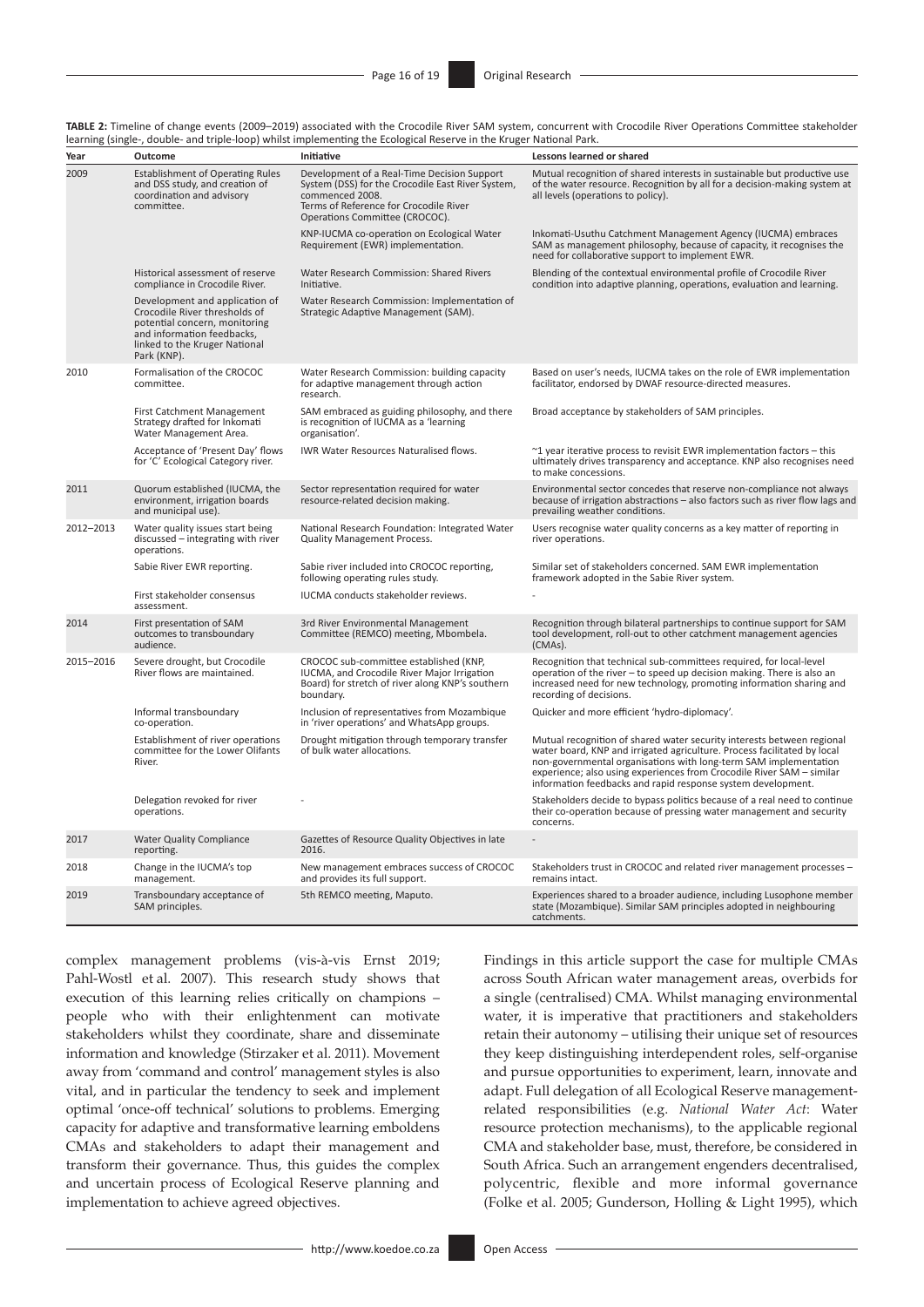promotes adaptive and transformative learning in uncertain contexts (Pahl-Wostl 2009). This learning enables a positive change across the range of ecological, social and economic outcomes that are essential for success in environmental water programmes worldwide.

### **Acknowledgements**

The authors acknowledge the Inkomati-Usuthu Catchment Management Agency (IUCMA) for supporting this work. The authors thank stakeholders of the Crocodile River Operations Committee for their active involvement and also for the time taken to complete the interviews. They are also grateful to Brian Jackson for enabling their involvement within the broader Crocodile River SAM project led by IUCMA and for his continued support. The authors also acknowledge Tendai Sawunyama (IUCMA) for the support rendered. Melissa Parsons provided useful inputs for an early version of the research article. The authors also thank two anonymous reviewers for their constructive critique and suggestions on the article, thereby improving it greatly.

#### **Competing interests**

The authors declare that they have no competing interests with regard to the writing of this article.

#### **Authors' contributions**

E.S.R., R.M.P. and J.V. were involved extensively with implementation of Crocodile River strategic adaptive management (SAM) over the study period, working with monitoring, feedback and learning processes related to water resource management and the Ecological Reserve. C.A.M. conceptualised and compiled the article, and wrote it in conjunction with significant writing inputs from E.S.R. and finalising the manuscript data requirements and editing. R.M.P. assisted with writing components of the Results section. C.A.M. designed and conducted the social learning stakeholder interviews, and completed the analysis. E.S.R. and R.M.P. assisted with Figure 5, Table 2 and compiled Online Appendix 3.

#### **Funding information**

The South African Water Research Commission (associated with SANParks) and IUCMA provided funding for completing applied components of the work. Early conceptualisation of the article occurred during a PhD study funded via an Australian Government PhD Scholarship (University of New England). A Keith and Dorothy Travelling Scholarship allowed for investigation into the social learning component.

#### **Data availability statement**

The data provided in this article may be used, however, any raw data cannot be provided as it is protected via rules of the Ethics Office, Research Development and Integrity Division, University of New England.

#### **Disclaimer**

The views and opinions expressed in this article are those of the authors, and do not necessarily reflect official policy or position of any affiliated agency of the authors.

### **References**

- , Adams, V.M., Moon, K., Álvarez-Romero, J.G., Bodin, Ö., Spencer, M. & Blackman, D.<br>2018, 'Using multiple methods to understand the nature of relationships in social<br>11), networks', *Society and Natural Resources* 31(7), [1080/08941920.2018.1425514](https://doi.org/10.1080/08941920.2018.1425514)
- Albert, J.S., Destouni, G., Duke-Sylvester, S.M., Magurran, A.E., Oberdorff, T., Reis, R.E. et al., 2021, 'Scientists' warning to humanity on the freshwater biodiversity crisis', *Ambio* 50, 85–94. <https://doi.org/10.1007/s13280-020-01318-8>
- Allan, C. & Stankey, G.H., 2009, 'Synthesis of lessons', in C. Allan & G.H. Stankey (eds.), *Adaptive environmental management: A practitioner's guide*, pp. 341–346, Springer, Collingwood.
- Anderson, E.A., Jackson, S., Tharme, R.E., Douglas, M., Flotemersch, J.E., Zwarteveen, M. et al., 2019, 'Understanding rivers and their social relations: A critical step to advance environmental water management', *Water* 6(6), e1381. [https://doi.org/10.1002/](https://doi.org/10.1002/wat2.1381) [wat2.1381](https://doi.org/10.1002/wat2.1381)
- Argyris, C. & Schon, D., 1978, *Organizational learning: A theory of action perspective*, Addison Wesley, Reading, MA.
- Bailey, A. & Pitman, W., 2016, *Water Resources of South Africa 2012 (WR2012): Executive summary*, Research Report, Project No. K5/2143/1, Water Research Commission, Pretoria.
- Bain, M.B. & Stevenson, N.J., 1999, *Aquatic habitat assessment: Common methods*, American Fisheries Society, Bethesda, MD.
- Biggs, H., Du Toit, D., Etienne, M., Jones, N., Leitch, A., Lynam, T. et al., 2008, A<br>preliminary explanation of two approaches for documenting 'mental models' held<br>by stakeholders in the Crocodile Catchment, South Africa, Research Commission, Pretoria.
- Biggs, H., Ferreira, S., Freitag-Ronaldson, S. & Grant-Biggs, R., 2011a, 'Taking stock after a decade: Does the "thresholds of potential concern" concept need a socio-ecological revamp?', *Koedoe* 53(2), Art1002.<https://doi.org/10.4102/koedoe.v53i2.1002>
- Biggs, H., Breen, C., Slotow, R., Freitag-Ronaldson, S. & Hickings, M., 2011b, 'How assessment and reflection relate to more effective learning in adaptive management', *Koedoe* 53(2), Art. #1001, 13 pages. <https://doi.org/10.4102/koedoe.v53i2.1001>
- Biggs, D., Abel, N., Knight, A.T., Leitch, A., Langston, A. & Ban, N.C., 2011c, 'The implementation crisis in conservation planning: Could mental models help?', *Conservation Letters* 4(3), 169–183. [https://doi.org/10.1111/j.1755-263X.2011.](https://doi.org/10.1111/j.1755-263X.2011.00170.x) [00170.x](https://doi.org/10.1111/j.1755-263X.2011.00170.x)
- Biggs, H. & Rogers, K.H., 2003, 'An adaptive system to link science, monitoring and management in practice', in J.T. Du Toit, K.H. Rogers & H.C. Biggs, H.C. (eds.), *The Kruger experience: Ecology and management of savanna heterogeneity*, pp. 59−80, Island Press, Washington, DC.
- Biggs, H.C., Clifford-Holmes, J.K., Freitag, S. & Venter, F.J., 2017, 'Cross-scale<br>governance and ecosystem service delivery: A case narrative from the Olifants<br>River in north-eastern South Africa', Ecosystem Services 28(P <https://doi.org/10.1016/j.ecoser.2017.03.008>
- Biggs, R., Rhode, C., Archibald, S., Kunene, L.M., Mutanga, S.S., Nkuna, N. et al., 2015,<br>Strategies for managing complex social-ecological systems in the face of<br>uncertainty: Examples from South Africa and beyond', Ecolog 52. <https://doi.org/10.5751/ES-07380-200152>
- Chen, Y., Colloff, M.J., Lukasiewicz, A. & Pittock, J., 2020, 'Trickle, not a flood: Environmental watering in the Murray–Darling Basin, Australia', *Marine and Freshwater Research.* <https://doi.org/10.1071/MF20172>
- Cilliers, P., 2008, 'Complexity theory as a general framework for sustainability science', in M. Burns & A. Weaver (eds.), *Exploring sustainability science A Southern African perspective*, pp. 9–26, African Sun Media, Stellenbosch.
- Clarke, K.R. & Warwick, R., 2001, *Change in marine communities: An approach to statistical analysis and interpretation,* 2nd edn., Plymouth Marine Laboratory PRIMER-E Ltd, Plymouth.
- Cundill, G., Cumming, G.S., Biggs, D. & Fabricius, C., 2011, 'Soft systems thinking and social learning for adaptive management', *Conservation Biology* 26(1), 13–20. <https://doi.org/10.1111/j.1523-1739.2011.01755.x>
- Daniel, S.E. & Walker, G.B., 1996, 'Collaborative learning: Improving public deliberations in ecosystem-based management', *Environmental Impact Assessment Review* 16(2), 71–102. [https://doi.org/10.1016/0195-9255\(96\)00003-0](https://doi.org/10.1016/0195-9255(96)00003-0)
- Dickens, C.W.S. & Graham, P.M., 2002, 'The South African Scoring System (SASS) version 5 rapid bioassessment method for rivers', *African Journal of Aquatic Science* 27(1), 1–10.<https://doi.org/10.2989/16085914.2002.9626569>
- DWA (Department of Water Affairs), 2010, *Comprehensive reserve determination study for selected water resources (rivers, groundwater and wetlands) in the Inkomati Water Management Area, Mpumalanga*, Report No 26/8/3/10/12/015, Department of Water Affairs, Pretoria.
- DWAF (Department of Water Affairs and Forestry), 1997, *White paper on a national water policy for South Africa*, Department of Water Affairs and Forestry, Pretoria.
- DWAF (Department of Water Affairs and Forestry), 2007, *Guidelines for the development of catchment management strategies: Towards equity, efficiency and sustainability in water resources management*, Department of Water Affairs and Forestry, Pretoria.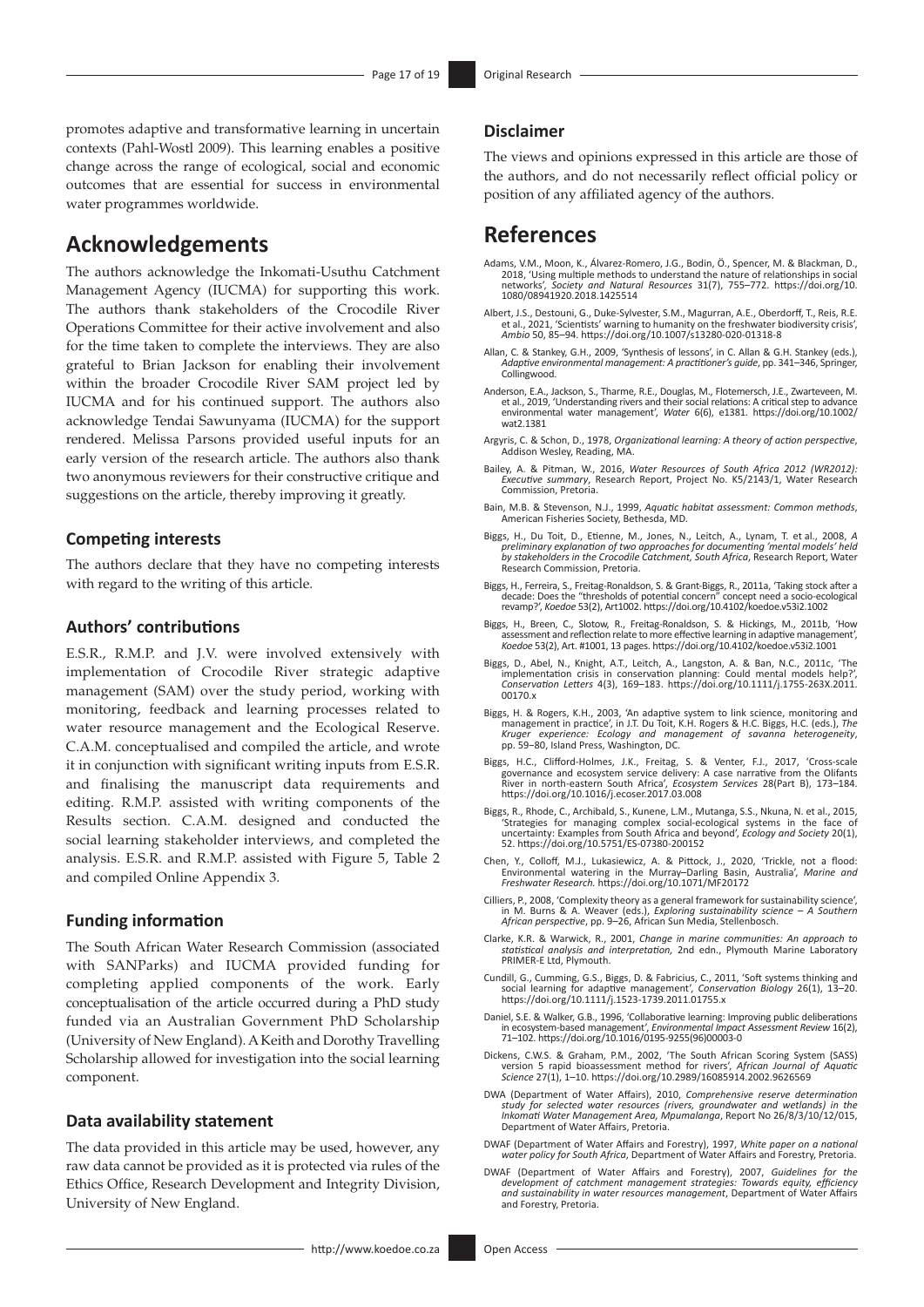- DWAF (Department of Water Affairs and Forestry), 2008, The development of a real-<br>time decision support system (DSS) for the Crocodile East River system Inception<br>report. Project No WP 9429, Clear Pure Water with Water f Technology, on behalf of the Directorate: Water Resource Planning Systems, Pretoria.
- Ernst, A., 2019, 'Review of factors influencing social learning within participatory environmental governance', *Ecology and Society* 24(1), 3. [https://doi.org/10.5751/](https://doi.org/10.5751/ES-10599-240103) [ES-10599-240103](https://doi.org/10.5751/ES-10599-240103)
- Fabricius, C. & Cundill, G., 2014, 'Learning in adaptive management: Insights from<br>published practice', *Ecology and Society* 19(1), 29. https://doi.org/10.5751/ES-<br>[06263-190129](https://doi.org/10.5751/ES-06263-190129)
- Folke, C., Hahn, T., Olsson, P. & Norberg, J., 2005, 'Adaptive governance of social-<br>ecological systems', Annual Review of Environment and Resources 30, 441–473.<br><https://doi.org/10.1146/annurev.energy.30.050504.144511>
- Garmestani, A.S. & Allen, C.R., 2015, 'Adaptive management of social-ecological systems: The path forward', in C.R. Allen & A.S. Garmestani (eds.), *Adaptive management of social-ecological systems*, pp. 255–260, Springer, Dordrecht.
- Gunderson, L., 2015, 'Lessons from adaptive management: Obstacles and outcomes',<br>in C.R. Allen & A.S. Garmestani (eds.), *Adaptive management of social-ecological*<br>*systems*, pp. 27–38, Springer, Dordrecht.
- Gunderson, L.H., Holling, C.S. & Light, S.S. (eds.), 1995, *Barriers and bridges to the renewal of ecosystems and institutions*, Columbia Press, New York, NY.
- Hargrove, R., 2002, *Masterful coaching*, rev. edn., Jossey-Bass/Pfeiffer, Wiley, Hoboken, New Jersey.
- Harwood, A., Johnson, S., Richter, B., Locke, A., Yu, X. & Tickner, D., 2017, *Listen to the river: Lessons from a global review of environmental flow success stories*, WWF-UK, Woking.
- Huxham, C. & Vangen, S., 2000, 'Leadership in the shaping and implementation of<br>collaboration agendas: How things happen in a (not quite) joined-up world',<br>Academy of Management Journal 43(6), 1154-1175. https://doi.org/10 [1556343](https://doi.org/10.5465/1556343)
- Iaquinto, B., Ison, R. & Faggian, R., 2011, 'Creating communities of practice: Scoping purposeful design', *Journal of Knowledge Management* 15(1), 4–21. [https://doi.](https://doi.org/10.1108/13673271111108666) [org/10.1108/13673271111108666](https://doi.org/10.1108/13673271111108666)
- Inkomati Catchment Management Agency (ICMA), 2010, *The Inkomati Catchment Management Strategy. A first-generation catchment management strategy for the inkomati water management area*.
- Ison, R. & Watson, D., 2007, 'Illuminating the possibilities for social learning in the management of Scotland's water', *Ecology and Society* 12(1), 21. [https://doi.](https://doi.org/10.5751/ES-02020-120121) [org/10.5751/ES-02020-120121](https://doi.org/10.5751/ES-02020-120121)
- Jackson, B., 2015, 'An adaptive operational water resources management framework for the crocodile river catchment, South Africa', MSc thesis, University of KwaZulu-Natal, Pietermaritzburg.
- Jewitt, G., Heritage, G., Weeks, D., Mackenzie, J., Van Niekerk, A., Görgens, A. et al., 1998, *Modelling abiotic-biotic links in the Sabie River*, Report No 777/1/9, Water Research Commission, Pretoria.
- Kingsford, R.T., Bino, G. & Porter, J.L., 2017a, 'Continental impacts of water development on water birds, contrasting two Australian river basins: Global implications for sustainable water use', *Global Change Biology* 23(11), 4958–4969. <https://doi.org/10.1111/gcb.13743>
- Kingsford, R.T., Roux, D.J., McLoughlin, C.A., Conallin, J. & Norris, V., 2017b, 'Strategic<br>| adaptive management (SAM) of intermittent rivers and ephemeral streams<br>|IRES) Juggling temporal and spatial scales, cultures a N. Bonada & A. Boulton (eds.), *Intermittent rivers and ephemeral streams: Ecology and management*, pp. 535–562, Academic Press, Burlington.
- Kleynhans, C.J. & Louw, M.D., 2007, Module A: EcoClassification and EcoStatus<br>determination in river EcoClassification: Manual for EcoStatus determination<br>(version 2), Report. Joint Water Research Commission and Department Affairs and Forestry, Pretoria.
- Kleynhans, C.J., Louw, M.D., Birkhead, A., Thirion, C., Deacon, A. & Angliss, M., 2009, *On the way to implementation: Ecological reserve monitoring*, Unpublished report.
- Lynam, T., Mathevet, R., Etienne, M., Stone-Jovicich, S., Leitch, A., Jones, N. et al., 2012, 'Waypoints on a journey of discovery: Mental models in human-environment interactions', *Ecology and Society* 17(3), 23. [https://doi.org/10.5751/](https://doi.org/10.5751/ES-05118-170323) [ES-05118-170323](https://doi.org/10.5751/ES-05118-170323)
- Mackenzie, J.A., Van Coller, A.L. & Rogers, K.H., 1999, *Rule based modelling for management of riparian systems*, Report No. 813/1/99, Water Research Commission, Pretoria.
- McLoughlin, C.A., MacKenzie, J., Rountree, M. & Grant, R., 2011a, *Implementation of Strategic Adaptive Management for freshwater protection under the South African national water policy*, Research Report Number 1797/1/11, Water Research Commission, Pretoria.
- McLoughlin, C.A., Deacon, A., Sithole, H. & Gyedu-Ababio, T., 2011b, 'History, rationale, and lessons learned: Thresholds of potential concern in Kruger National Park river adaptive management', *Koedoe* 53(2), Art. #996, 27 pages. [https://doi.](https://doi.org/10.4102/koedoe.v53i2.996) [org/10.4102/koedoe.v53i2.996](https://doi.org/10.4102/koedoe.v53i2.996)
- McLoughlin, C.A. & Thoms, M.C., 2015, 'Integrative learning for practicing adaptive resource management', *Ecology and Society* 20(1), 34. [https:/doi.org/10.5751/ES-](https:/doi.org/10.5751/ES-07303-200134)[07303-200134](https:/doi.org/10.5751/ES-07303-200134)
- McLoughlin, C.A., Thoms, M.C. & Parsons, M., 2020, 'Reflexive learning in adaptive<br>management: A case study of environmental water management in the Murray<br>Darling Basin, Australia', River Research and Applications 36(4), [doi.org/10.1002/rra.3607](https://doi.org/10.1002/rra.3607)
- Millennium Ecosystem Assessment, 2005, *Ecosystems and human wellbeing: Biodiversity synthesis*, World Resources Institute, Washington, DC.
- Moon, K. & Adams, V.M., 2016, 'Using quantitative influence diagrams to map natural resource managers' mental models of invasive species management', *Land Use Policy* 50, 341–351. <https://doi.org/10.1016/j.landusepol.2015.10.013>
- Mostert, E., Pahl-Wostl, C., Rees, Y., Searle, B., Tabara, D. & Tippett, J., 2007, 'Social learning in European River-basin management: Barriers and fostering mechanisms from 10 river basins', *Ecology and Society* 12(1), 19. [https://doi.org/10.5751/ES-](https://doi.org/10.5751/ES-01960-120119)[01960-120119](https://doi.org/10.5751/ES-01960-120119)
- Muro, M. & Jeffrey, P., 2012, 'Time to talk? How the structure of dialog processes<br>shapes stakeholder learning in participatory water resources management',<br>Ecology and Society 17(1), 3. https://doi.org/10.5751/ES-04476-17
- Nel, J.L. & Roux, D.J., 2018, 'Planning for the protection and management of freshwater ecosystems inside and outside protected areas', in C.M. Finlayson, A.H.<br>Arthington 《& J. Pittock(eds.), *Freshwater ecosystems in protected areas:*<br>*Conservation and management, p*p. 204–220, Routledge, New York
- O'Keeffe, J. & Rogers, K.H., 2003, 'Heterogeneity and management of the Lowveld<br>rivers', in J.T.D. Du Toit, K.H. Rogers & H.C. Biggs (eds.), The Kruger experience:<br>Ecology and management of savanna heterogeneity, pp. 447–4 Washington, DC.
- Pahl-Wostl, C., 2009, 'A conceptual framework for analysing adaptive capacity and multi-level learning processes in resource governance regimes', *Global Environmental Change* 19(3), 354–365. [https://doi.org/10.1016/j.gloenvcha.](https://doi.org/10.1016/j.gloenvcha.2009.06.001) [2009.06.001](https://doi.org/10.1016/j.gloenvcha.2009.06.001)
- Pahl-Wostl, C., 2015, *Water governance in the face of global change: From understanding to transformation*, Springer, Cham.
- Pahl-Wostl, C., Becker, G., Knieper, C. & Sendzimir, J., 2013, 'How multilevel societal<br>learning processes facilitate transformative change: A comparative case-study<br>analysis on flood management', Ecology and Society 18(4) [org/10.5751/ES-05779-180458](https://doi.org/10.5751/ES-05779-180458)
- Pahl-Wostl, C., Craps, M., Dewulf, A., Mostert, E., Tabara, D. & Tailliue, T., 2007, 'Social learning and water resources management', *Ecology and Society* 12(2), 5. [https://](https://doi.org/10.5751/ES-02037-120205) [doi.org/10.5751/ES-02037-120205](https://doi.org/10.5751/ES-02037-120205)
- Pahl-Wostl, C. & Hare, M., 2004, 'Processes of social learning in Integrated Resources Management', *Journal of Community and Applied Psychology* 14(3), 193–206. <https://doi.org/10.1002/casp.774>
- Pahl-Wostl, C., Mostert, E. & Tàbara, D., 2008, 'The growing importance of social learning in water resources management and sustainability science', *Ecology and Society* 13(1), 24.<https://doi.org/10.5751/ES-02352-130124>
- Pahl-Wostl, C., Nilsson, C., Gupta, J. & Tockner, K., 2011a, 'Societal learning needed to face the water challenge', *Ambio* 40, 549–553. [https://doi.org/10.1007/s13280-](https://doi.org/10.1007/s13280-011-0149-1) [011-0149-1](https://doi.org/10.1007/s13280-011-0149-1)
- Pahl-Wostl, C., Jeffrey, P., Isendahl, N. & Brugnach, M., 2011b, 'Maturing the new water<br>management paradigm: Progressing from aspiration to practice', Water Resources<br>Management 25, 837–856. https://doi.org/10.1007/s11269
- Palmer, M.A., Lettenmaier, D.P., LeRoy Poff, N., Postel, S.L., Richter, B. & Warner, R. 2009, 'Climate change and river ecosystems: Protection and adaptation options', *Environmental Management* 44, 1053–1068. [https://doi.org/10.1007/s00267-](https://doi.org/10.1007/s00267-009-9329-1) [009-9329-1](https://doi.org/10.1007/s00267-009-9329-1)
- Petersen, R., Riddell, E., Sithole, H., Shikwambana, P., Venter, J. & Nzima, N., 2019, *Status Report of the hydrology and aquatic ecosystems in the Kruger National*<br>*Park, Unpublished Internal Report 11/2020, Scientific Services, South African<br>National Parks, Skukuza.*
- Pittock, J., Finlayson, M., Arthington, A.H., Roux, D., Matthews, J.H., Biggs, H. et al., 2015, 'Managing freshwater, river, wetland and estuarine protected areas', in G.L.<br>Worboys, M. Lockwood, A. Kothari, S. Feary & I. Pulsford (eds.), *Protected area*<br>*governance and management*, pp. 569–608, ANU Press, Canb
- Pittock, J. & Max Finlayson, C., 2011, 'Australia's Murray-Darling Basin: Freshwater<br>ecosystem conservation options in an era of climate change', Marine and<br>Freshwater Research 62(3), 232–243. https://doi.org/10.1071/MF093
- Pollard, S., Biggs, H. & Du Toit, D.R., 2014, 'A systemic framework for context-based decision making in natural resource management: Reflections on an integrative<br>assessment of water and livelihood security outcomes following policy reform in<br>South Africa', *Ecology and Society* 19(2), 63. https://doi.org/ [190263](https://doi.org/10.5751/ES-06312-190263)
- Pollard, S. & Du Toit, D., 2007, *Guidelines for strategic adaptive management: Experiences from managing the rivers of the Kruger National Park*, UNEP/GEF Project No. GF/2713-03-4679, EPP Project, IUCN, Gland.
- Pollard, S. & Du Toit, D., 2011a, *Towards the sustainability of freshwater systems in South Africa: An exploration of factors that enable or constrain meeting the Ecological Reserve within the context of Integrated Water Resources Management in the catchments of the lowveld*, Research Report No. TT 477/10, Water Research Commission, Pretoria.
- Pollard, S. & Du Toit, D., 2011b, The Shared Rivers Initiative Phase 1. Towards the sustainability of freshwater systems in South Africa: An exploration of factors that enable or constrain meeting the Ecological Reserve wi
- Pollard, S., Du Toit, D. & Biggs, H., 2011a, 'River management under transformation: The emergence of strategic adaptive management of river systems in the Kruger National Park', *Koedoe* 53(2), Art1011.<https://doi.org/10.4102/koedoe.v54i1.1011>
- Pollard, S., Mallory, S., Riddell, E. & Sawunyama, T., 2011b, *Towards improving the assessment and implementation of the reserve: Real-time assessment and implementation of the ecological reserve,* Final Report, Report Number K8/881/2, Water Research Commission, Pretoria.
- Reed, M.S., Evely, A.C., Cundill, G., Fazey, I., Glass, J., Laing, A. et al., 2010, 'What is social learning?', *Ecology and Society* 15(4), r1. [https://doi.org/10.5751/ES-](https://doi.org/10.5751/ES-03564-1504r01)[03564-1504r01](https://doi.org/10.5751/ES-03564-1504r01)